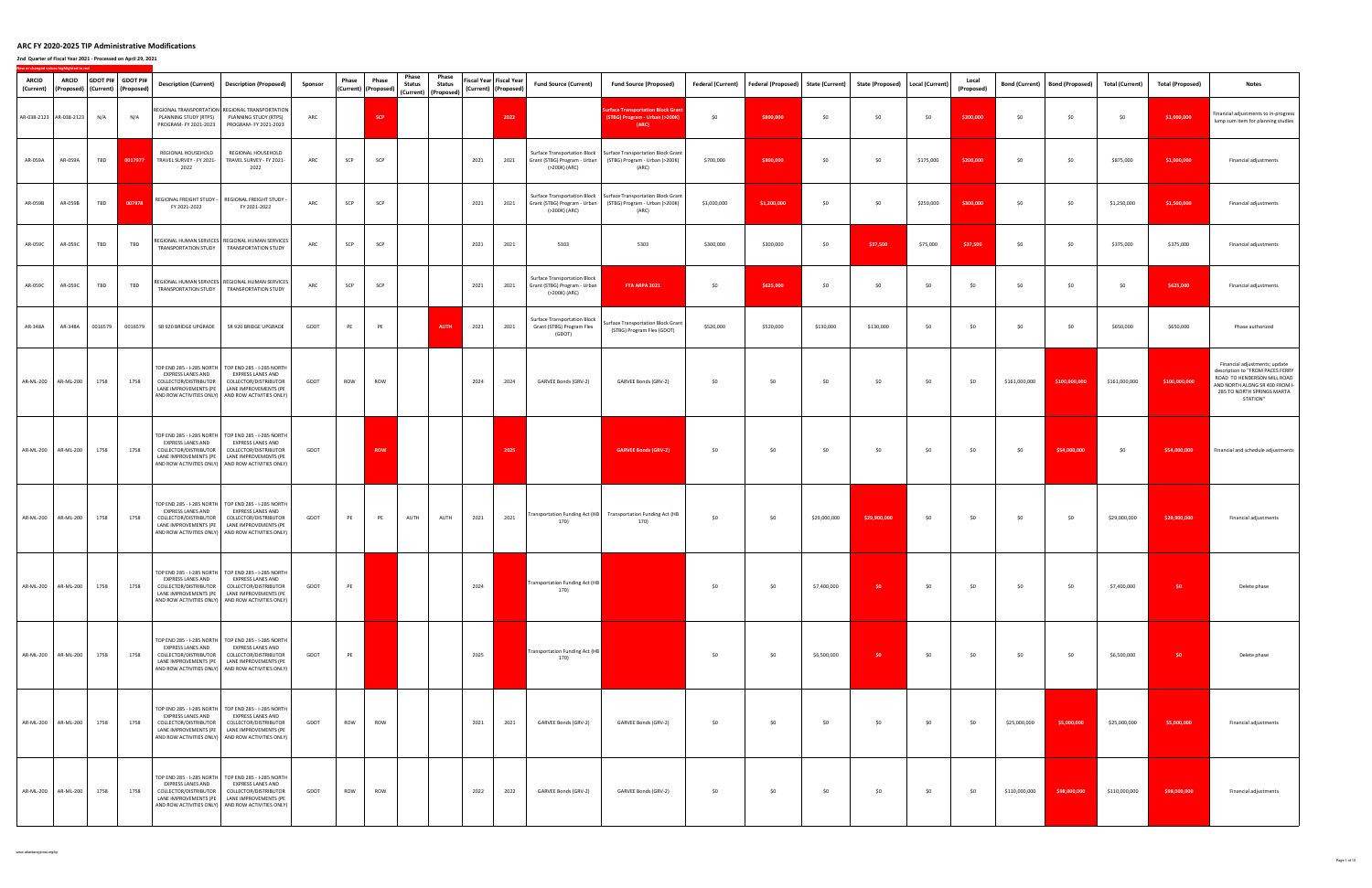**2nd Quarter of Fiscal Year 2021 ‐ To be processed on April 29, 2021**

| <b>ARCID</b><br>(Current) | ARCID                       |         | GDOT PI# GDOT PI#<br>(Proposed) (Current) (Proposed) | <b>Description (Current)</b>                                               | <b>Description (Proposed)</b>                                                                                                                                                            | Sponsor | Phase      | Phase<br>(Current) (Proposed) | Phase<br><b>Status</b> | Phase<br><b>Status</b><br>(Current) (Proposed) |                  | Fiscal Year Fiscal Year<br>(Current) (Proposed) | <b>Fund Source (Current)</b>                      | <b>Fund Source (Proposed)</b>                                         | Federal (Current) | Federal (Proposed) State (Current) |               | <b>State (Proposed)</b> | Local (Current) | Local<br>(Proposed) | <b>Bond (Current)</b> | <b>Bond (Proposed)</b> | <b>Total (Current)</b> | <b>Total (Proposed)</b> | <b>Notes</b>                               |
|---------------------------|-----------------------------|---------|------------------------------------------------------|----------------------------------------------------------------------------|------------------------------------------------------------------------------------------------------------------------------------------------------------------------------------------|---------|------------|-------------------------------|------------------------|------------------------------------------------|------------------|-------------------------------------------------|---------------------------------------------------|-----------------------------------------------------------------------|-------------------|------------------------------------|---------------|-------------------------|-----------------|---------------------|-----------------------|------------------------|------------------------|-------------------------|--------------------------------------------|
|                           | AR-ML-200 AR-ML-200         | 1758    | 1758                                                 | <b>EXPRESS LANES AND</b><br>COLLECTOR/DISTRIBUTOR<br>LANE IMPROVEMENTS (PE | TOP END 285 - I-285 NORTH   TOP END 285 - I-285 NORTH<br><b>EXPRESS LANES AND</b><br>COLLECTOR/DISTRIBUTOR<br>LANE IMPROVEMENTS (PE<br>AND ROW ACTIVITIES ONLY) AND ROW ACTIVITIES ONLY) | GDOT    | ROW        | ROW                           |                        |                                                | 2023             | 2023                                            | GARVEE Bonds (GRV-2)                              | GARVEE Bonds (GRV-2)                                                  | \$0               | \$0                                | \$0           | \$0                     | \$0             | \$0                 | \$155,000,000         | \$125,000,000          | \$155,000,000          | \$125,000,000           | Financial adjustments                      |
| AR-ML-<br>200AIP2         | AR-ML-<br>200AIP2           | 17126   | 17126                                                | TOP END 285 - I-285<br>INTERCHANGE<br><b>IMPROVEMENTS</b>                  | TOP END 285 - I-285<br>INTERCHANGE<br><b>IMPROVEMENTS</b>                                                                                                                                | GDOT    | CST        | <b>CST</b>                    |                        | AUTH                                           | 2021             | 2021                                            | Highway Safety Improvement<br>Program (HSIP)      | Highway Safety Improvement<br>Program (HSIP)                          | \$880,000         | \$990,000                          | \$0           | \$0                     | \$220,000       | \$110,000           | \$0                   | \$0                    | \$1,100,000            | \$1,100,000             | Phase authorized; financial<br>adjustments |
| AR-ML-<br>200AIP2         | AR-ML-<br>200AIP2           | 0017126 | 0017126                                              | TOP END 285 - I-285<br>INTERCHANGE<br><b>IMPROVEMENTS</b>                  | TOP END 285 - I-285<br>INTERCHANGE<br><b>IMPROVEMENTS</b>                                                                                                                                | GDOT    | <b>CST</b> | CST                           |                        | AUTH                                           | 2021             | 2021                                            | 170)                                              | Transportation Funding Act (HB Transportation Funding Act (HB<br>170) | \$0               | \$0                                | \$20,400,000  | \$20,400,000            | \$0             | \$0                 | \$0                   | \$0                    | \$20,400,000           | \$20,400,000            | Phase authorized                           |
| AR-ML-<br>200AIP3         | AR-ML-<br>200AIP3           | 17130   | 17130                                                | TOP END 285 - I-285<br>WESTBOUND AUXILLARY<br>LANE EXTENSION               | TOP END 285 - I-285<br>WESTBOUND AUXILLARY<br>LANE EXTENSION                                                                                                                             | GDOT    | <b>CST</b> | CST                           |                        |                                                | 2022             | 2022                                            | National Highway Performance<br>Program (NHPP)    | National Highway Performance<br>Program (NHPP)                        | \$17,280,000      | \$17,256,000                       | \$4,320,000   | \$4,314,000             | \$0             | \$0                 | \$0                   | \$0                    | \$21,600,000           | \$21,570,000            | Financial adjustments                      |
|                           | AR-ML-200E AR-ML-200E       | 17135   | 17135                                                | TOP END 285 - I-285 EAST<br><b>EXPRESS LANES</b>                           | TOP END 285 - I-285 EAST<br><b>EXPRESS LANES</b>                                                                                                                                         | GDOT    | <b>CST</b> | CST                           |                        |                                                | LR 2026-<br>2030 | LR 2026-<br>2030                                | Transportation Funding Act (HB<br>170)            | <b>Transportation Funding Act (HB</b><br>170)                         | \$0               | \$0                                | \$39,708,917  | \$55,419,759            | \$0             | \$0                 | \$0                   | \$0                    | \$39,708,917           | \$55,419,759            | Financial adjustments                      |
|                           | AR-ML-200E AR-ML-200E       | 17135   | 17135                                                | TOP END 285 - I-285 EAST<br><b>EXPRESS LANES</b>                           | TOP END 285 - I-285 EAST<br><b>EXPRESS LANES</b>                                                                                                                                         | GDOT    | <b>CST</b> | <b>CST</b>                    |                        |                                                | 2024             | 2024                                            | National Highway Performance<br>Program (NHPP)    | National Highway Performance<br>Program (NHPP)                        | \$33,615,046      | \$51,547,709                       | \$8,403,762   | \$12,886,927            | \$0             | \$0                 | \$0                   | \$0                    | \$42,018,808           | \$64,434,636            | Financial adjustments                      |
|                           | AR-ML-200E AR-ML-200E       | 17135   | 17135                                                | TOP END 285 - I-285 EAST<br><b>EXPRESS LANES</b>                           | TOP END 285 - I-285 EAST<br><b>EXPRESS LANES</b>                                                                                                                                         | GDOT    | CST        | CST                           |                        |                                                | 2024             | LR 202<br>2030                                  | Toll Revenue Bonds                                | <b>Toll Revenue Bonds</b>                                             | \$0               | \$0                                | \$0           | \$0                     | \$0             | \$0                 | \$129,000,000         | \$138,169,000          | \$129,000,000          | \$138,169,000           | Phase authorized; financial<br>adjustments |
|                           | AR-ML-200E AR-ML-200E       | 17135   | 17135                                                | TOP END 285 - I-285 EAST<br><b>EXPRESS LANES</b>                           | TOP END 285 - I-285 EAST<br><b>EXPRESS LANES</b>                                                                                                                                         | GDOT    | <b>CST</b> | <b>CST</b>                    |                        |                                                | 2024             | 2024                                            | National Highway Performance<br>Program (NHPP)    | National Highway Performance<br>Program (NHPP)                        | \$33,615,046      | \$51,547,709                       | \$8,403,762   | \$12,886,927            | \$0             | \$0                 | \$0                   | \$0                    | \$42,018,808           | \$64,434,636            | Financial adjustments                      |
|                           | AR-ML-200E AR-ML-200E       | 17135   | 17135                                                | TOP END 285 - I-285 EAST<br><b>EXPRESS LANES</b>                           | TOP END 285 - I-285 EAST<br><b>EXPRESS LANES</b>                                                                                                                                         | GDOT    | CST        | <b>CST</b>                    |                        |                                                | 2025             | 2025                                            | 170)                                              | Transportation Funding Act (HB Transportation Funding Act (HB<br>170) | \$0               | \$0                                | \$36,606,432  | \$67,029,678            | \$0             | \$0                 | \$0                   | \$0                    | \$36,606,432           | \$67,029,678            | Financial adjustments                      |
|                           | AR-ML-200E AR-ML-200E 17135 |         | 17135                                                | TOP END 285 - I-285 EAST<br><b>EXPRESS LANES</b>                           | TOP END 285 - I-285 EAST<br><b>EXPRESS LANES</b>                                                                                                                                         | GDOT    | <b>CST</b> | CST                           |                        |                                                | 2023             | 2023                                            | 170)                                              | Transportation Funding Act (HB Transportation Funding Act (HB<br>170) | \$0               | \$0                                | \$6,377,731   | \$17,056,626            | \$0             | \$0                 | \$0                   | \$0                    | \$6,377,731            | \$17,056,626            | Financial adjustments                      |
|                           | AR-ML-200E AR-ML-200E 17135 |         | 17135                                                | TOP END 285 - I-285 EAST<br><b>EXPRESS LANES</b>                           | TOP END 285 - I-285 EAST<br><b>EXPRESS LANES</b>                                                                                                                                         | GDOT    | <b>CST</b> | <b>CST</b>                    |                        |                                                | LR 2026-<br>2030 | LR 2026-<br>2030                                |                                                   | General Federal Aid - 2026-2050 General Federal Aid - 2026-2050       | \$213,120,000     | \$221,161,195                      | \$53,280,000  | \$195,290,299           | \$0             | \$0                 | \$0                   | \$0                    | \$266,400,000          | \$416,451,494           | Financial adjustments                      |
|                           | AR-ML-200E AR-ML-200E       | 17135   | 17135                                                | TOP END 285 - I-285 EAST<br><b>EXPRESS LANES</b>                           | TOP END 285 - I-285 EAST<br><b>EXPRESS LANES</b>                                                                                                                                         | GDOT    | <b>CST</b> | <b>CST</b>                    |                        |                                                | LR 2031-<br>2040 | LR 2031-<br>2040                                |                                                   | General Federal Aid - 2026-2050 General Federal Aid - 2026-2050       | \$1,560,000,000   | \$945,000,000                      | \$390,000,000 | \$1,155,000,000         | \$0             | \$0                 | \$0                   | \$0                    | \$1,950,000,000        | \$2,100,000,000         | Financial adjustments                      |
|                           | AR-ML-200E AR-ML-200E       | 17135   | 17135                                                | TOP END 285 - I-285 EAST<br><b>EXPRESS LANES</b>                           | TOP END 285 - I-285 EAST<br><b>EXPRESS LANES</b>                                                                                                                                         | GDOT    | <b>CST</b> | <b>CST</b>                    |                        |                                                | LR 2041-<br>2050 | LR 2041-<br>2050                                |                                                   | General Federal Aid - 2026-2050 General Federal Aid - 2026-2050       | \$1,560,000,000   | \$968,750,000                      | \$390,000,000 | \$1,136,250,000         | \$0             | \$0                 | \$0                   | \$0                    | \$1,950,000,000        | \$2,105,000,000         | Financial adjustments                      |
|                           | AR-ML-200E AR-ML-200E       | 17135   | 17135                                                | TOP END 285 - I-285 EAST<br><b>EXPRESS LANES</b>                           | TOP END 285 - I-285 EAST<br><b>EXPRESS LANES</b>                                                                                                                                         | GDOT    | <b>CST</b> | <b>CST</b>                    |                        |                                                | LR 2051+         | LR 2051+                                        | Design Build Finance (DBF)<br>Repayment - Federal | Design Build Finance (DBF)<br>Repayment - Federal                     | \$2,184,000,000   | \$1,307,250,000                    | \$546,000,000 | \$1,597,750,000         | \$0             | \$0                 | \$0                   | \$0                    | \$2,730,000,000        | \$2,905,000,000         | Financial adjustments                      |
|                           | AR-ML-200E AR-ML-200E       | 17135   | 17135                                                | TOP END 285 - I-285 EAST<br><b>EXPRESS LANES</b>                           | TOP END 285 - I-285 EAST<br><b>EXPRESS LANES</b>                                                                                                                                         | GDOT    |            | <b>CST-SRTA</b>               |                        |                                                |                  | <b>LR 2026</b><br>2030                          |                                                   | General Federal Aid - 2026-2050                                       | \$0               | \$6,423,062                        | \$0           | \$1,605,766             | \$0             | \$0                 | \$0                   | \$0                    | \$0                    | \$8,028,828             | Phase authorized; financial<br>adjustments |
|                           | AR-ML-200E AR-ML-200E       | 17135   | 17135                                                | TOP END 285 - I-285 EAST<br><b>EXPRESS LANES</b>                           | TOP END 285 - I-285 EAST<br><b>EXPRESS LANES</b>                                                                                                                                         | GDOT    |            | CST-SRTA CST-SRTA             |                        |                                                | 2024             | 2024                                            | National Highway Performance<br>Program (NHPP)    | National Highway Performance<br>Program (NHPP)                        | \$1,434,586       | \$245,000                          | \$358,646     | \$61,250                | \$0             | \$0                 | \$0                   | \$0                    | \$1,793,232            | \$306,250               | Financial adjustments                      |
|                           | AR-ML-200E AR-ML-200E       | 17135   | 17135                                                | TOP END 285 - I-285 EAST<br><b>EXPRESS LANES</b>                           | TOP END 285 - I-285 EAST<br><b>EXPRESS LANES</b>                                                                                                                                         | GDOT    |            | CST-SRTA CST-SRTA             |                        |                                                | 2025             | 2025                                            | National Highway Performance<br>Program (NHPP)    | National Highway Performance<br>Program (NHPP)                        | \$1,456,486       | \$1,500,000                        | \$364,122     | \$375,000               | \$0             | \$0                 | \$0                   | \$0                    | \$1,820,608            | \$1,875,000             | Financial adjustments                      |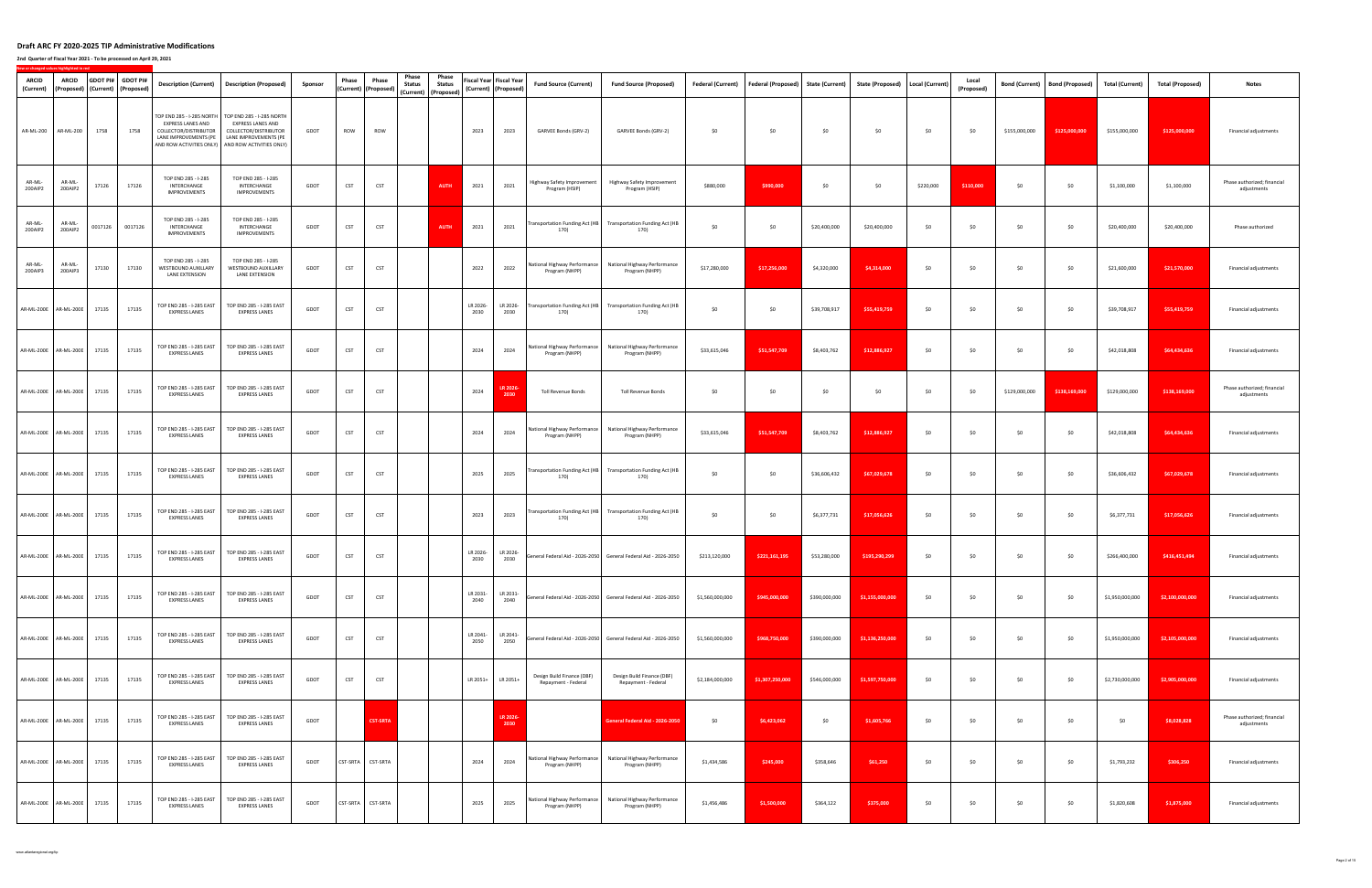**2nd Quarter of Fiscal Year 2021 ‐ To be processed on April 29, 2021**

| <b>ARCID</b><br>(Current) | <b>ARCID</b><br>(Proposed) (Current) (Proposed) |       | GDOT PI# GDOT PI# | <b>Description (Current)</b>                     | <b>Description (Proposed)</b>                                                                      | Sponsor | Phase      | Phase<br>(Current) (Proposed) | Phase<br><b>Status</b> | Phase<br><b>Status</b><br>(Current) (Proposed) | Fiscal Year Fiscal Year<br>(Current) (Proposed) |                        | <b>Fund Source (Current)</b>                                                                                    | <b>Fund Source (Proposed)</b>                                         | Federal (Current) | <b>Federal (Proposed)</b> | <b>State (Current)</b> | State (Proposed)   Local (Current) |     | Local<br>(Proposed) | <b>Bond (Current)</b> | <b>Bond (Proposed)</b> | <b>Total (Current)</b> | <b>Total (Proposed)</b> | <b>Notes</b>                                                  |
|---------------------------|-------------------------------------------------|-------|-------------------|--------------------------------------------------|----------------------------------------------------------------------------------------------------|---------|------------|-------------------------------|------------------------|------------------------------------------------|-------------------------------------------------|------------------------|-----------------------------------------------------------------------------------------------------------------|-----------------------------------------------------------------------|-------------------|---------------------------|------------------------|------------------------------------|-----|---------------------|-----------------------|------------------------|------------------------|-------------------------|---------------------------------------------------------------|
|                           | AR-ML-200W AR-ML-200W                           | 17124 | 17124             | TOP END 285 - I-285 WEST<br><b>EXPRESS LANES</b> | TOP END 285 - I-285 WEST<br><b>EXPRESS LANES</b>                                                   | GDOT    | <b>CST</b> | <b>CST</b>                    |                        |                                                | LR 2026-<br>2030                                | LR 2026-<br>2030       |                                                                                                                 | General Federal Aid - 2026-2050 General Federal Aid - 2026-2050       | \$77,440,000      | \$88,288,704              | \$19,360,000           | \$22,057,176                       | \$0 | \$0                 | \$0                   | \$0                    | \$96,800,000           | \$110,345,880           | Financial adjustments                                         |
|                           | AR-ML-200W AR-ML-200W 17124                     |       | 17124             | TOP END 285 - I-285 WEST<br><b>EXPRESS LANES</b> | TOP END 285 - I-285 WEST<br><b>EXPRESS LANES</b>                                                   | GDOT    | <b>CST</b> | CST                           |                        |                                                | LR 2026-<br>2030                                | LR 2026-<br>2030       | 170)                                                                                                            | Transportation Funding Act (HB Transportation Funding Act (HB<br>170) | \$0               | \$0                       | \$4,700,000            | \$10,763,623                       | \$0 | \$0                 | \$0                   | \$0                    | \$4,700,000            | \$10,763,623            | Financial adjustments                                         |
|                           | AR-ML-200W AR-ML-200W                           | 17124 | 17124             | TOP END 285 - I-285 WEST<br><b>EXPRESS LANES</b> | TOP END 285 - I-285 WEST<br><b>EXPRESS LANES</b>                                                   | GDOT    | CST        | <b>CST</b>                    |                        |                                                | LR 2026-<br>2030                                | <b>LR 203</b><br>2040  | Toll Revenue Bonds                                                                                              | <b>Toll Revenue Bonds</b>                                             | \$0               | \$0                       | \$0                    | \$0                                | \$0 | \$0                 | \$77,300,000          | \$74,721,000           | \$77,300,000           | \$74,721,000            | Phase authorized; financial<br>adjustments                    |
|                           | AR-ML-200W AR-ML-200W                           | 17124 | 17124             | TOP END 285 - I-285 WEST<br><b>EXPRESS LANES</b> | TOP END 285 - I-285 WEST<br><b>EXPRESS LANES</b>                                                   | GDOT    |            | <b>CST-SRTA</b>               |                        |                                                |                                                 | LR 2026<br>2030        |                                                                                                                 | General Federal Aid - 2026-2050                                       | \$0               | \$7,255,000               | \$0                    | \$1,813,750                        | \$0 | \$0                 | \$0                   | \$0                    | \$0                    | \$9,068,750             | Phase authorized; financial<br>adjustments                    |
|                           | AR-ML-200W AR-ML-200W                           | 17124 | 17124             | TOP END 285 - I-285 WEST<br><b>EXPRESS LANES</b> | TOP END 285 - I-285 WEST<br><b>EXPRESS LANES</b>                                                   | GDOT    |            | <b>CST-SRTA</b>               |                        |                                                |                                                 | <b>LR 2031</b><br>2040 |                                                                                                                 | eneral Federal Aid - 2026-2050                                        | \$0               | \$2,745,000               | \$0                    | \$686,250                          | \$0 | \$0                 | \$0                   | \$0                    | \$0                    | \$3,431,250             | Phase authorized; financial<br>adjustments                    |
|                           | AR-ML-200W AR-ML-200W                           | 17124 | 17124             | TOP END 285 - I-285 WEST<br><b>EXPRESS LANES</b> | TOP END 285 - I-285 WEST<br><b>EXPRESS LANES</b>                                                   | GDOT    | <b>CST</b> | CST                           |                        |                                                | LR 2031-<br>2040                                | LR 2031-<br>2040       |                                                                                                                 | General Federal Aid - 2026-2050 General Federal Aid - 2026-2050       | \$821,040,000     | \$515,018,725             | \$205,260,000          | \$601,254,681                      | \$0 | \$0                 | \$0                   | \$0                    | \$1,026,300,000        | \$1,116,273,406         | Financial adjustments                                         |
|                           | AR-ML-200W AR-ML-200W                           | 17124 | 17124             | TOP END 285 - I-285 WEST<br><b>EXPRESS LANES</b> | TOP END 285 - I-285 WEST<br><b>EXPRESS LANES</b>                                                   | GDOT    | <b>CST</b> | CST                           |                        |                                                | LR 2041-<br>2050                                | LR 2041-<br>2050       |                                                                                                                 | General Federal Aid - 2026-2050 General Federal Aid - 2026-2050       | \$1,000,000,000   | \$607,500,000             | \$250,000,000          | \$742,500,000                      | \$0 | \$0                 | \$0                   | \$0                    | \$1,250,000,000        | \$1,350,000,000         | Financial adjustments                                         |
|                           | AR-ML-200W AR-ML-200W                           | 17124 | 17124             | TOP END 285 - I-285 WEST<br><b>EXPRESS LANES</b> | TOP END 285 - I-285 WEST<br><b>EXPRESS LANES</b>                                                   | GDOT    | <b>CST</b> | <b>CST</b>                    |                        |                                                | LR 2051+                                        | LR 2051+               | Design Build Finance (DBF)<br>Repayment - Federal                                                               | Design Build Finance (DBF)<br>Repayment - Federal                     | \$1,700,000,000   | \$1,071,000,000           | \$425,000,000          | \$1,309,000,000                    | \$0 | \$0                 | \$0                   | \$0                    | \$2,125,000,000        | \$2,380,000,000         | Financial adjustments                                         |
|                           | AR-ML-210   AR-ML-210   0013917                 |       | 0013917           |                                                  | I-285 WEST EXPRESS LANES   I-285 WEST EXPRESS LANES                                                | GDOT    |            | PE                            |                        |                                                |                                                 | 2022                   |                                                                                                                 | <b>National Highway Performance</b><br><b>Program (NHPP)</b>          | \$0               | \$2,400,000               | \$0                    | \$600,000                          | \$0 | \$0                 | \$0                   | \$0                    | \$0                    | \$3,000,000             | Add new phase for in progress federal<br>funded PE activities |
|                           | AR-ML-210 AR-ML-210                             | 13917 | 13917             |                                                  | I-285 WEST EXPRESS LANES   I-285 WEST EXPRESS LANES                                                | GDOT    | <b>CST</b> | <b>CST</b>                    |                        |                                                | 2025                                            | 2025                   | 170)                                                                                                            | Transportation Funding Act (HB Transportation Funding Act (HB<br>170) | \$0               | \$0                       | \$62,100,000           | \$607,250                          | \$0 | \$0                 | \$0                   | \$0                    | \$62,100,000           | \$607,250               | Financial adjustments                                         |
|                           | AR-ML-210 AR-ML-210                             | 13917 | 13917             |                                                  | I-285 WEST EXPRESS LANES   I-285 WEST EXPRESS LANES                                                | GDOT    |            | <b>CST</b>                    |                        |                                                |                                                 | LR 2026-<br>2030       |                                                                                                                 | <b>TIFIA Loan</b>                                                     | \$0               | \$0                       | \$0                    | \$0                                | \$0 | \$0                 | \$0                   | \$97,235,363           | \$0                    | \$97,235,363            | Phase authorized; financial<br>adjustments                    |
|                           |                                                 |       |                   |                                                  | AR-ML-210   AR-ML-210   13917   13917   I-285 WEST EXPRESS LANES   I-285 WEST EXPRESS LANES   GDOT |         | PE         |                               |                        |                                                | 2022                                            |                        | Highway Infrastructure - 23 USC<br>133(b)(1)(A) Activities in Areas<br>With a Population Over 200,000<br>(Z905) |                                                                       | \$2,240,000       | so a                      | \$560,000              | <b>SO</b>                          | \$0 | 50                  | \$0                   | \$0                    | \$2,800,000            | <b>SO</b>               | Delete phase                                                  |
|                           | AR-ML-210 AR-ML-210                             | 13917 | 13917             |                                                  | I-285 WEST EXPRESS LANES   I-285 WEST EXPRESS LANES                                                | GDOT    |            | <b>CST</b>                    |                        |                                                |                                                 | <b>LR 2031</b><br>2040 |                                                                                                                 | <b>TIFIA Loan</b>                                                     | \$0               | \$0                       | \$0                    | \$0                                | \$0 | \$0                 | \$0                   | \$54,229,087           | \$0                    | \$54,229,087            | Phase authorized; financial<br>adjustments                    |
|                           | AR-ML-210 AR-ML-210                             | 13917 | 13917             |                                                  | I-285 WEST EXPRESS LANES   I-285 WEST EXPRESS LANES                                                | GDOT    | <b>CST</b> | <b>CST</b>                    |                        |                                                | LR 2026-<br>2030                                | LR 2026-<br>2030       | 170)                                                                                                            | Transportation Funding Act (HB Transportation Funding Act (HB<br>170) | \$0               | \$0                       | \$52,400,000           | \$20,789,224                       | \$0 | \$0                 | \$0                   | \$0                    | \$52,400,000           | \$20,789,224            | Financial adjustments                                         |
|                           | AR-ML-240 AR-ML-240                             | 13914 | 13914             | I-285 EAST EXPRESS LANES                         | I-285 EAST EXPRESS LANES                                                                           | GDOT    | <b>CST</b> | CST                           |                        |                                                | 2024                                            |                        | National Highway Performance<br>Program (NHPP)                                                                  |                                                                       | \$2,160,000       | \$0                       | \$540,000              | \$0                                | \$0 | \$0                 | \$0                   | \$0                    | \$2,700,000            | SO                      | Phase deleted                                                 |
|                           | AR-ML-240 AR-ML-240                             | 13914 | 13914             | I-285 EAST EXPRESS LANES                         | I-285 EAST EXPRESS LANES                                                                           | GDOT    | <b>CST</b> | <b>CST</b>                    |                        |                                                | 2025                                            |                        | TIFIA Loan                                                                                                      |                                                                       | \$35,400,000      | \$0                       | \$0                    | \$0                                | \$0 | \$0                 | \$0                   | \$0                    | \$35,400,000           | SO                      | Phase deleted                                                 |
|                           | AR-ML-240 AR-ML-240                             | 13914 | 13914             | I-285 EAST EXPRESS LANES                         | I-285 EAST EXPRESS LANES                                                                           | GDOT    | ROW        | ROW                           |                        |                                                | 2022                                            | 2022                   | GARVEE Bonds (GRVA2)                                                                                            | GARVEE Bonds (GRVA2)                                                  | \$0               | \$0                       | \$0                    | \$0                                | \$0 | \$0                 | \$1,000,000           | \$2,000,000            | \$1,000,000            | \$2,000,000             | Financial adjustments                                         |
|                           | AR-ML-240 AR-ML-240                             | 13914 | 13914             | I-285 EAST EXPRESS LANES                         | I-285 EAST EXPRESS LANES                                                                           | GDOT    | ROW        |                               |                        |                                                | 2023                                            |                        | <b>GARVEE Bonds (GRVA2)</b>                                                                                     |                                                                       | \$0               | \$0                       | \$0                    | \$0                                | \$0 | \$0                 | \$1,000,000           | \$0                    | \$1,000,000            | SO.                     | Delete phase                                                  |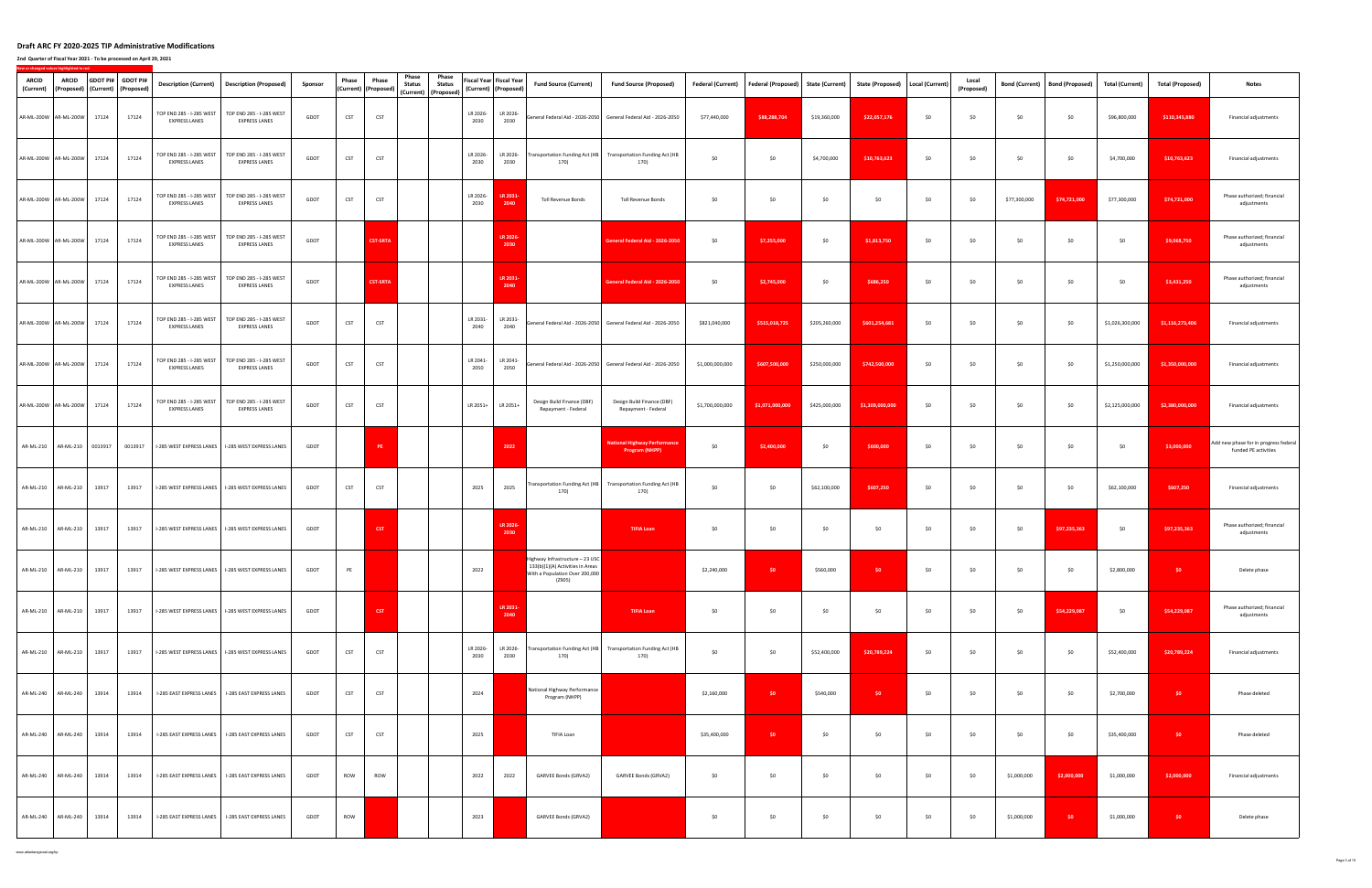### **2nd Quarter of Fiscal Year 2021 ‐ To be processed on April 29, 2021**

|                   |                             |                   |       |                                                                |                                   |                                                                               |         |            |                               | Phase         | Phase                                 |                  |                                                 |                                                |                                                                 |                          |                           |                        |                         |                 |                     |                         |                        |                        |                         |                                                                    |
|-------------------|-----------------------------|-------------------|-------|----------------------------------------------------------------|-----------------------------------|-------------------------------------------------------------------------------|---------|------------|-------------------------------|---------------|---------------------------------------|------------------|-------------------------------------------------|------------------------------------------------|-----------------------------------------------------------------|--------------------------|---------------------------|------------------------|-------------------------|-----------------|---------------------|-------------------------|------------------------|------------------------|-------------------------|--------------------------------------------------------------------|
| <b>ARCID</b>      |                             | <b>ARCID</b>      |       | GDOT PI# GDOT PI#<br>(Current) (Proposed) (Current) (Proposed) |                                   | Description (Current)   Description (Proposed)                                | Sponsor | Phase      | Phase<br>(Current) (Proposed) | <b>Status</b> | <b>Status</b><br>(Current) (Proposed) |                  | Fiscal Year Fiscal Year<br>(Current) (Proposed) | <b>Fund Source (Current)</b>                   | <b>Fund Source (Proposed)</b>                                   | <b>Federal (Current)</b> | <b>Federal (Proposed)</b> | <b>State (Current)</b> | <b>State (Proposed)</b> | Local (Current) | Local<br>(Proposed) | <b>Bond (Current)</b>   | <b>Bond (Proposed)</b> | <b>Total (Current)</b> | <b>Total (Proposed)</b> | <b>Notes</b>                                                       |
|                   | AR-ML-240 AR-ML-240 13914   |                   |       | 13914                                                          |                                   | I-285 EAST EXPRESS LANES   I-285 EAST EXPRESS LANES                           | GDOT    | ROW        | ROW                           |               |                                       | 2024             | 2024                                            | National Highway Performance<br>Program (NHPP) | National Highway Performance<br>Program (NHPP)                  | \$4,880,000              | \$3,522,534               | \$1,220,000            | \$1,509,658             | \$0             | \$0                 | \$0                     | \$0                    | \$6,100,000            | \$5,032,192             | Financial adjustments                                              |
|                   | AR-ML-240 AR-ML-240         |                   | 13914 | 13914                                                          |                                   | I-285 EAST EXPRESS LANES   I-285 EAST EXPRESS LANES                           | GDOT    |            | <b>CST-SRTA</b>               |               |                                       |                  | 2025                                            |                                                | <b>National Highway Performance</b><br><b>Program (NHPP)</b>    | \$0                      | \$1,400,000               | \$0                    | \$350,000               | \$0             | \$0                 | \$0                     | \$0                    | \$0                    | \$1,750,000             | Phase authorized; financial<br>adjustments                         |
|                   | AR-ML-240 AR-ML-240         |                   | 13914 | 13914                                                          |                                   | I-285 EAST EXPRESS LANES   I-285 EAST EXPRESS LANES                           | GDOT    |            | <b>CST-SRTA</b>               |               |                                       |                  | LR 2026-<br>2030                                |                                                | <b>Seneral Federal Aid - 2026-2050</b>                          | \$0                      | \$18,600,000              | \$0                    | \$4,650,000             | \$0             | \$0                 | \$0                     | \$0                    | \$0                    | \$23,250,000            | Phase authorized; financial<br>adjustments                         |
|                   | AR-ML-240 AR-ML-240         |                   | 13914 | 13914                                                          |                                   | I-285 EAST EXPRESS LANES   I-285 EAST EXPRESS LANES                           | GDOT    | <b>CST</b> | <b>CST</b>                    |               |                                       | 2025             | 2025                                            | National Highway Performance<br>Program (NHPP) | National Highway Performance<br>Program (NHPP)                  | \$10,560,000             | \$45,860,097              | \$2,640,000            | \$19,654,327            | \$0             | \$0                 | \$0                     | \$0                    | \$13,200,000           | \$65,514,424            | Financial adjustments; update<br>northern extent to Henderson Road |
|                   | AR-ML-240 AR-ML-240         |                   | 13914 | 13914                                                          |                                   | I-285 EAST EXPRESS LANES   I-285 EAST EXPRESS LANES                           | GDOT    | CST        | CST                           |               |                                       | 2024             | 2025                                            | TIFIA Loan                                     | TIFIA Loan                                                      | \$23,400,000             | \$0                       | \$0                    | \$0                     | \$0             | \$0                 | \$0                     | \$24,120,940           | \$23,400,000           | \$24,120,940            | Financial and schedule adjustments                                 |
|                   | AR-ML-240 AR-ML-240         |                   | 13914 | 13914                                                          |                                   | I-285 EAST EXPRESS LANES   I-285 EAST EXPRESS LANES                           | GDOT    |            | <b>CST</b>                    |               |                                       |                  | LR 2026-<br>2030                                |                                                | <b>TIFIA Loan</b>                                               | \$0                      | \$0                       | \$0                    | \$0                     | \$0             | \$0                 | \$0                     | \$241,209,400          | \$0                    | \$241,209,400           | Phase authorized; financial<br>adjustments                         |
|                   | AR-ML-240 AR-ML-240         |                   | 13914 | 13914                                                          | I-285 EAST EXPRESS LANES          | I-285 EAST EXPRESS LANES                                                      | GDOT    |            | <b>CST</b>                    |               |                                       |                  | LR 2031-<br>2040                                |                                                | <b>TIFIA Loan</b>                                               | \$0                      | \$0                       | \$0                    | \$0                     | \$0             | \$0                 | \$0                     | \$1,474,081            | \$0                    | \$1,474,081             | Phase authorized; financial<br>adjustments                         |
|                   | AR-ML-240 AR-ML-240         |                   | 13914 | 13914                                                          | I-285 EAST EXPRESS LANES          | I-285 EAST EXPRESS LANES                                                      | GDOT    | CST        | <b>CST</b>                    |               |                                       | LR 2026-<br>2030 | LR 2026-<br>2030                                |                                                | General Federal Aid - 2026-2050 General Federal Aid - 2026-2050 | \$520,060,000            | \$208,588,912             | \$87,840,000           | \$89,395,248            | \$0             | \$0                 | \$0                     | \$0                    | \$607,900,000          | \$297,984,160           | Financial adjustments                                              |
|                   | AR-ML-240 AR-ML-240         |                   | 13914 | 13914                                                          |                                   | I-285 EAST EXPRESS LANES   I-285 EAST EXPRESS LANES                           | GDOT    | <b>CST</b> | <b>CST</b>                    |               |                                       | LR 2031-<br>2040 | LR 2031-<br>2040                                |                                                | General Federal Aid - 2026-2050 General Federal Aid - 2026-2050 | \$92,000,000             | \$138,968,142             | \$23,000,000           | \$59,557,755            | \$0             | \$0                 | \$0                     | \$0                    | \$115,000,000          | \$198,525,897           | Financial adjustments                                              |
| AR-ML-<br>240AIP1 |                             | AR-ML-<br>240AIP1 | 17129 | 17129                                                          | I-285 EAST BRIDGE<br>REPLACEMENTS | I-285 EAST BRIDGE<br>REPLACEMENTS                                             | GDOT    | <b>CST</b> | <b>CST</b>                    |               |                                       | 2021             | 2021                                            | National Highway Performance<br>Program (NHPP) | National Highway Performance<br>Program (NHPP)                  | \$29,280,000             | \$29,282,149              | \$7,320,000            | \$7,320,537             | \$0             | \$0                 | \$0                     | \$0                    | \$36,600,000           | \$36,602,686            | Financial adjustments                                              |
|                   | AR-ML-300 AR-ML-300 0001757 |                   |       | 0001757                                                        | SR 400 EXPRESS LANES              | SR 400 EXPRESS LANES                                                          | GDOT    | <b>CST</b> | <b>CST</b>                    |               |                                       | 2025             | LK 202<br>2030                                  | <b>INFRA Discretionary Grants</b>              | <b>INFRA Discretionary Grants</b>                               | \$81,400,000             | \$119,961,647             | \$0                    | \$0                     | \$0             | \$0                 | \$0                     | \$0                    | \$81,400,000           | \$119,961,647           | Reprogram discretionary award,<br>financial adjustments            |
|                   |                             |                   |       |                                                                |                                   | AR-ML-300 AR-ML-300 0001757 0001757 SR 400 EXPRESS LANES SR 400 EXPRESS LANES | GDOT    |            | <b>CST</b>                    |               |                                       |                  | LR 2026-                                        |                                                | <b>Bus Rapid Transit</b>                                        | 50                       | 50                        | \$0                    | 50                      | SO              | SO                  | $\sim$ 50 $\sim$ $\sim$ | \$12,750,000           | SO                     |                         | \$12,750,000 Add new phase (state bond source)                     |
|                   | AR-ML-300 AR-ML-300 0001757 |                   |       | 0001757                                                        | SR 400 EXPRESS LANES              | SR 400 EXPRESS LANES                                                          | GDOT    | PE         | PE                            |               | AUTH                                  | 2021             | 2021                                            | National Highway Performance<br>Program (NHPP) | National Highway Performance<br>Program (NHPP)                  | \$3,400,000              | \$3,400,000               | \$850,000              | \$850,000               | \$0             | \$0                 | \$0                     | \$0                    | \$4,250,000            | \$4,250,000             | Phase authorized                                                   |
|                   | AR-ML-300 AR-ML-300 0001757 |                   |       | 0001757                                                        | SR 400 EXPRESS LANES              | SR 400 EXPRESS LANES                                                          | GDOT    | PE         |                               | AUTH          |                                       | 2020             |                                                 | <b>Bus Rapid Transit</b>                       |                                                                 | \$0                      | \$0                       | \$0                    | \$0                     | \$0             | \$0                 | \$2,000,000             | \$0                    | \$2,000,000            | $50 -$                  | Delete phase                                                       |
|                   | AR-ML-300 AR-ML-300         |                   | 1757  | 1757                                                           | SR 400 EXPRESS LANES              | SR 400 EXPRESS LANES                                                          | GDOT    |            | <b>CST</b>                    |               |                                       |                  | 2025                                            |                                                | <b>GRB BONDS (Guaranteed Revenue</b>                            | \$0                      | \$0                       | \$0                    | \$0                     | \$0             | \$0                 | \$0                     | \$24,257,200           | \$0                    | \$24,257,200            | Phase authorized; financial<br>adjustments                         |
|                   | AR-ML-300 AR-ML-300         |                   | 1757  | 1757                                                           | SR 400 EXPRESS LANES              | SR 400 EXPRESS LANES                                                          | GDOT    | <b>CST</b> | <b>CST</b>                    |               |                                       | 2025             | 2025                                            | <b>INFRA Discretionary Grants</b>              | <b>INFRA Discretionary Grants</b>                               | \$81,400,000             | \$57,142,800              | \$0                    | \$0                     | \$0             | \$0                 | \$0                     | \$0                    | \$81,400,000           | \$57,142,800            | Financial adjustments                                              |
|                   | AR-ML-300 AR-ML-300         |                   | 1757  | 1757                                                           | SR 400 EXPRESS LANES              | SR 400 EXPRESS LANES                                                          | GDOT    |            | <b>CST</b>                    |               |                                       |                  | 2022                                            |                                                | <b>INFRA Discretionary Grants</b>                               | \$0                      | \$7,020,000               | \$0                    | \$0                     | \$0             | \$0                 | \$0                     | \$0                    | \$0                    | \$7,020,000             | Phase authorized; financial<br>adjustments                         |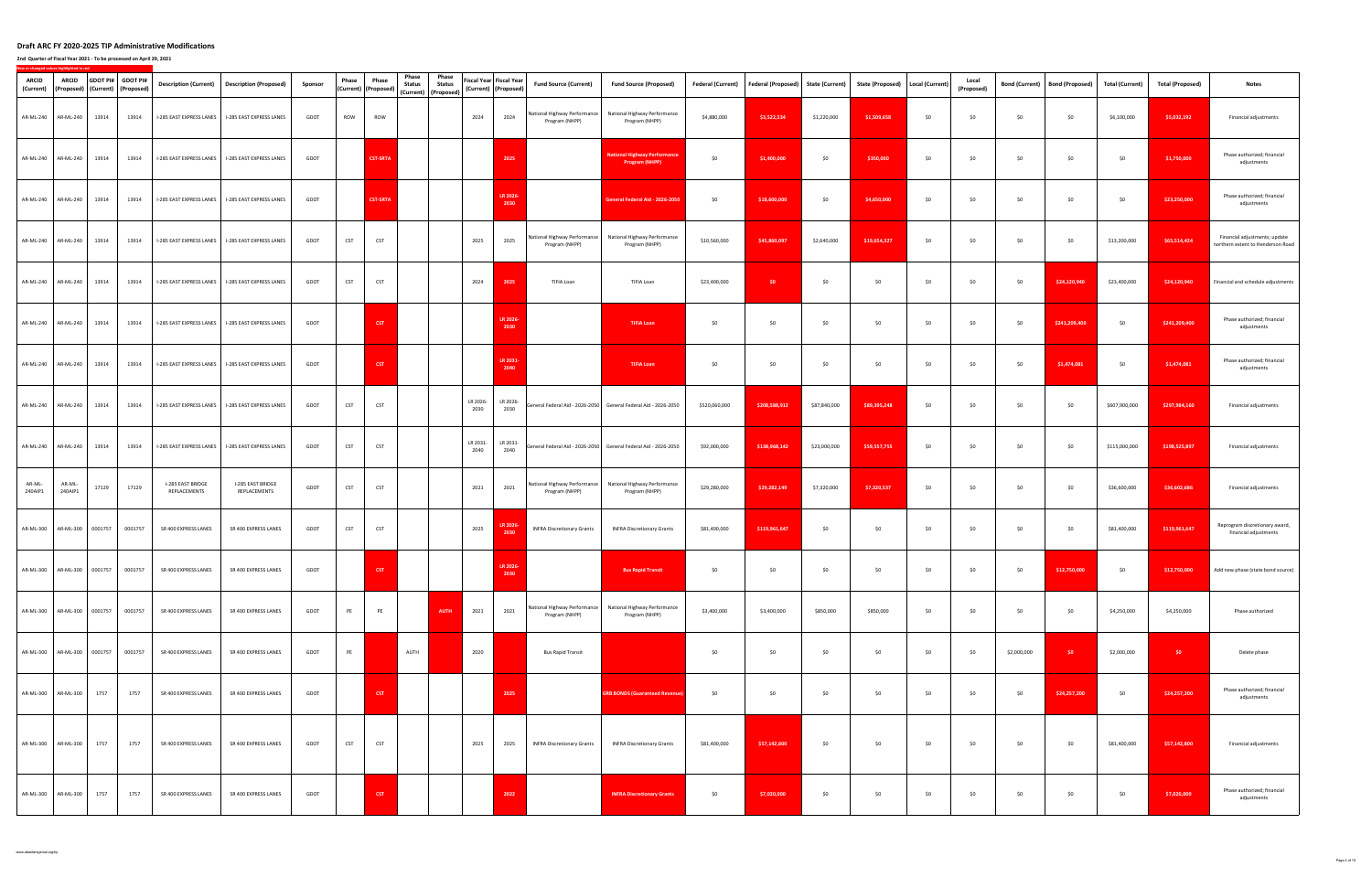| ARCID | ARCID<br>(Current) (Proposed) (Current) (Proposed) |      | GDOT PI# GDOT PI# |                      | Description (Current)   Description (Proposed)                          | Sponsor     | Phase      | Phase<br>(Current) (Proposed) | Phase<br>Phase<br><b>Status</b><br><b>Status</b> |                  | Fiscal Year Fiscal Year<br>(Current) (Proposed) | <b>Fund Source (Current)</b>                         | <b>Fund Source (Proposed)</b>                                                 | <b>Federal (Current)</b> | Federal (Proposed) State (Current) |               | <b>State (Proposed)</b> | Local (Current) | Local<br>(Proposed)     | <b>Bond (Current)</b> | <b>Bond (Proposed)</b> | <b>Total (Current)</b> | <b>Total (Proposed)</b> | <b>Notes</b>                 |
|-------|----------------------------------------------------|------|-------------------|----------------------|-------------------------------------------------------------------------|-------------|------------|-------------------------------|--------------------------------------------------|------------------|-------------------------------------------------|------------------------------------------------------|-------------------------------------------------------------------------------|--------------------------|------------------------------------|---------------|-------------------------|-----------------|-------------------------|-----------------------|------------------------|------------------------|-------------------------|------------------------------|
|       | AR-ML-300 AR-ML-300                                | 1757 | 1757              | SR 400 EXPRESS LANES | SR 400 EXPRESS LANES                                                    | GDOT        | <b>CST</b> | <b>CST</b>                    | (Current) (Proposed)                             | LR 2026-<br>2030 | LR 2026-<br>2030                                |                                                      | General Federal Aid - 2026-2050 General Federal Aid - 2026-2050               | \$247,356,979            | \$147,643,922                      | \$130,852,758 | \$143,909,559           | \$0             | \$0                     | \$0                   | \$0                    | \$378,209,737          | \$291,553,481           | Financial adjustments        |
|       | AR-ML-300 AR-ML-300                                | 1757 | 1757              | SR 400 EXPRESS LANES | SR 400 EXPRESS LANES                                                    | GDOT        | <b>CST</b> | <b>CST</b>                    |                                                  | LR 2026-<br>2030 | LR 2026-<br>2030                                | 170)                                                 | Transportation Funding Act (HB Transportation Funding Act (HB<br>170)         | \$0                      | \$0                                | \$42,585,290  | \$17,579,814            | \$0             | \$0                     | \$0                   | \$0                    | \$42,585,290           | \$17,579,814            | Financial adjustments        |
|       | AR-ML-300 AR-ML-300                                | 1757 | 1757              | SR 400 EXPRESS LANES | SR 400 EXPRESS LANES                                                    | GDOT        | <b>CST</b> | <b>CST</b>                    |                                                  | LR 2026-<br>2030 | LR 2026-<br>2030                                | Local Jurisdiction/Municipality<br>Funds             | Local Jurisdiction/Municipality<br>Funds                                      | \$0                      | \$0                                | \$0           | \$0                     | \$5,005,714     | \$9,949,494             | \$0                   | \$0                    | \$5,005,714            | \$9,949,494             | Financial adjustments        |
|       | AR-ML-300 AR-ML-300                                | 1757 | 1757              | SR 400 EXPRESS LANES | SR 400 EXPRESS LANES                                                    | GDOT        | <b>CST</b> | <b>CST</b>                    |                                                  | LR 2026-<br>2030 | LR 2026-<br>2030                                | Toll Revenue Bonds                                   | <b>GRB BONDS (Guaranteed Revenue</b>                                          | \$0                      | \$0                                | \$0           | \$0                     | \$0             | \$0                     | \$60,075,553          | \$35,742,800           | \$60,075,553           | \$35,742,800            | Financial adjustments        |
|       | AR-ML-300 AR-ML-300                                | 1757 | 1757              | SR 400 EXPRESS LANES | SR 400 EXPRESS LANES                                                    | GDOT        | <b>CST</b> | <b>CST</b>                    |                                                  | LR 2041-<br>2050 | LR 2041-<br>2050                                |                                                      | General Federal Aid - 2026-2050 General Federal Aid - 2026-2050               | \$320,760,596            | \$296,250,451                      | \$579,239,404 | \$513,749,549           | \$0             | \$0                     | \$0                   | \$0                    | \$900,000,000          | \$810,000,000           | Financial adjustments        |
|       | AR-ML-300 AR-ML-300                                | 1757 | 1757              | SR 400 EXPRESS LANES | SR 400 EXPRESS LANES                                                    | GDOT        | UTL        | UTL                           |                                                  | 2021             | 2021                                            | 170)                                                 | Transportation Funding Act (HB Transportation Funding Act (HB<br>170)         | \$0                      | \$0                                | \$21,000,000  | \$25,650,000            | \$0             | \$0                     | \$0                   | \$0                    | \$21,000,000           | \$25,650,000            | Financial adjustments        |
|       | AR-ML-300 AR-ML-300                                | 1757 | 1757              | SR 400 EXPRESS LANES | SR 400 EXPRESS LANES                                                    | GDOT        | <b>CST</b> | <b>CST</b>                    |                                                  | 2021             | 2021                                            | Local Jurisdiction/Municipality<br>Funds             | Local Jurisdiction/Municipality<br>Funds                                      | \$0                      | \$0                                | \$0           | \$0                     | \$7,302,857     | \$214,286               | \$0                   | \$0                    | \$7,302,857            | \$214,286               | Financial adjustments        |
|       | AR-ML-300 AR-ML-300                                | 1757 | 1757              | SR 400 EXPRESS LANES | SR 400 EXPRESS LANES                                                    | GDOT        | <b>CST</b> | <b>CST</b>                    |                                                  | 2022             | 2022                                            | Local Jurisdiction/Municipality<br>Funds             | Local Jurisdiction/Municipality<br>Funds                                      | \$0                      | \$0                                | \$0           | \$0                     | \$8,002,857     | \$12,075,226            | \$0                   | \$0                    | \$8,002,857            | \$12,075,226            | Financial adjustments        |
|       | AR-ML-300 AR-ML-300                                | 1757 | 1757              | SR 400 EXPRESS LANES | SR 400 EXPRESS LANES                                                    | GDOT        | <b>CST</b> | <b>CST</b>                    |                                                  | 2022             | 2022                                            | National Highway Performance<br>Program (NHPP)       | National Highway Performance<br>Program (NHPP)                                | \$11,448,682             | \$10,291,602                       | \$2,862,171   | \$2,572,900             | \$0             | \$0                     | \$0                   | \$0                    | \$14,310,853           | \$12,864,502            | Financial adjustments        |
|       | AR-ML-300 AR-ML-300                                | 1757 | 1757              | SR 400 EXPRESS LANES | SR 400 EXPRESS LANES                                                    | GDOT        | <b>CST</b> | <b>CST</b>                    |                                                  | 2023             | 2023                                            | Local Jurisdiction/Municipality<br>Funds             | Local Jurisdiction/Municipality<br>Funds                                      | \$0                      | \$0                                | \$0           | \$0                     | \$2,502,857     | \$3,194,286             | \$0                   | \$0                    | \$2,502,857            | \$3,194,286             | Financial adjustments        |
|       | AR-ML-300 AR-ML-300                                | 1757 | 1757              | SR 400 EXPRESS LANES | SR 400 EXPRESS LANES                                                    | GDOT        | <b>CST</b> | <b>CST</b>                    |                                                  | 2023             | 2023                                            | National Highway Performance<br>Program (NHPP)       | National Highway Performance<br>Program (NHPP)                                | \$23,255,678             | \$24,715,280                       | \$5,813,920   | \$6,178,820             | \$0             | \$0                     | \$0                   | \$0                    | \$29,069,598           | \$30,894,100            | Financial adjustments        |
|       |                                                    |      |                   |                      | AR-ML-300 AR-ML-300 1757 1757 SR 400 EXPRESS LANES SR 400 EXPRESS LANES | <b>GDOT</b> | CST        | <b>CST</b>                    |                                                  |                  |                                                 | 2024 2024   Local Jurisdiction/Municipality<br>Funds | Local Jurisdiction/Municipality<br>Funds                                      | \$0                      | $\sim$ 50 $\sim$ 50                |               | SO                      |                 | \$2.502.857 \$2.502.695 | SO                    | SO                     | \$2,502,857            | \$2,502,695             | <b>Financial adjustments</b> |
|       | AR-ML-300 AR-ML-300                                | 1757 | 1757              | SR 400 EXPRESS LANES | SR 400 EXPRESS LANES                                                    | GDOT        | <b>CST</b> | <b>CST</b>                    |                                                  | 2024             | 2024                                            | National Highway Performance<br>Program (NHPP)       | National Highway Performance<br>Program (NHPP)                                | \$20,874,598             | \$24,039,622                       | \$5,218,650   | \$6,009,906             | \$0             | \$0                     | \$0                   | \$0                    | \$26,093,248           | \$30,049,528            | Financial adjustments        |
|       | AR-ML-300 AR-ML-300                                | 1757 | 1757              | SR 400 EXPRESS LANES | SR 400 EXPRESS LANES                                                    | GDOT        | <b>CST</b> | <b>CST</b>                    |                                                  | 2025             | 2025                                            | Local Jurisdiction/Municipality<br>Funds             | Local Jurisdiction/Municipality<br>Funds                                      | \$0                      | \$0                                | \$0           | \$0                     | \$2,502,857     | \$324,954               | \$0                   | \$0                    | \$2,502,857            | \$324,954               | Financial adjustments        |
|       | AR-ML-300 AR-ML-300                                | 1757 | 1757              | SR 400 EXPRESS LANES | SR 400 EXPRESS LANES                                                    | GDOT        | <b>CST</b> | <b>CST</b>                    |                                                  | 2025             | 2025                                            | Program (NHPP)                                       | National Highway Performance   National Highway Performance<br>Program (NHPP) | \$16,933,970             | \$21,719,622                       | \$4,233,492   | \$5,429,906             | \$0             | \$0                     | \$0                   | \$0                    | \$21,167,462           | \$27,149,528            | Financial adjustments        |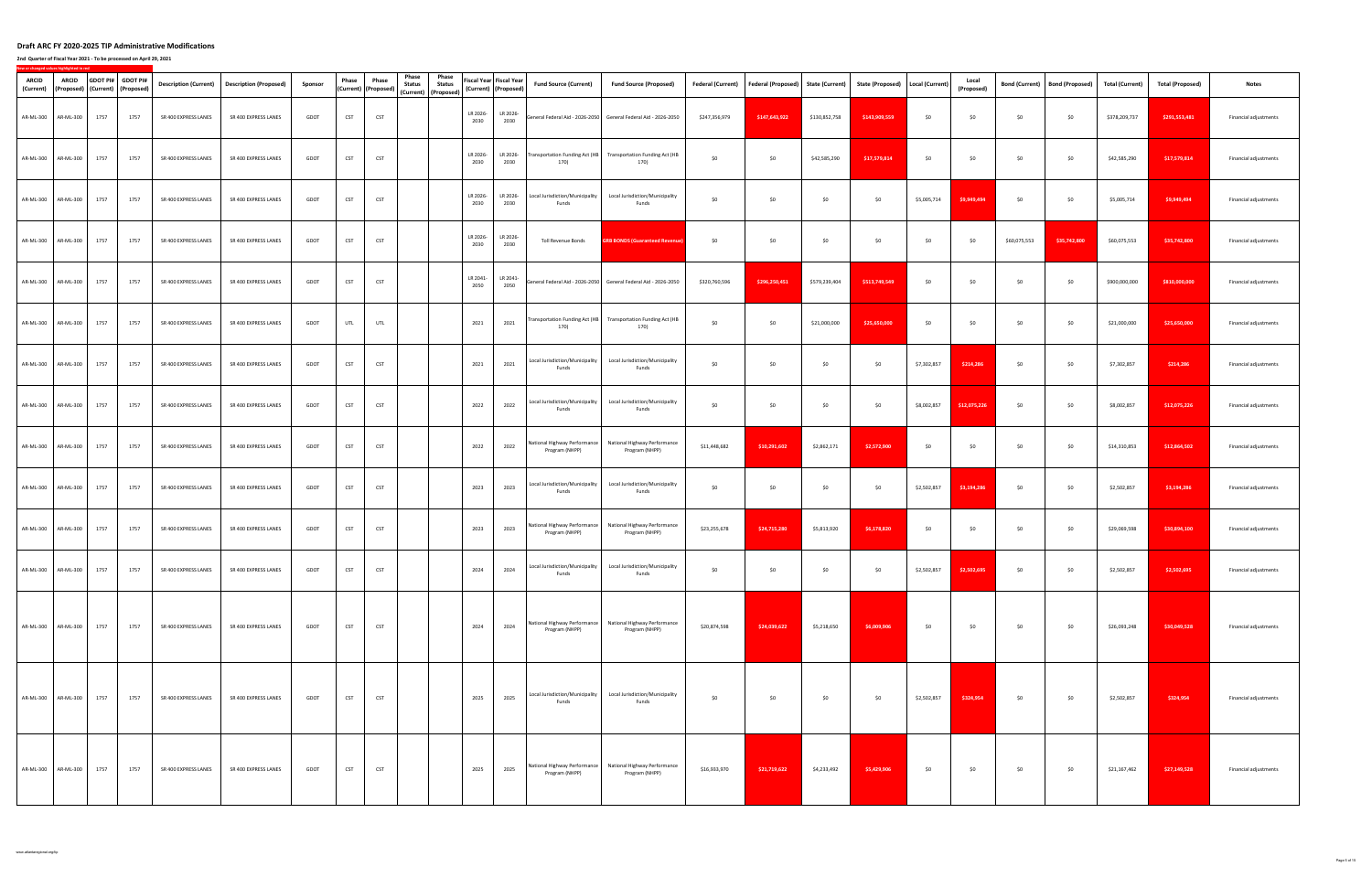### **2nd Quarter of Fiscal Year 2021 ‐ To be processed on April 29, 2021**

| ARCID<br>(Current) | ARCID   | (Proposed)   (Current)   (Proposed) | GDOT PI# GDOT PI# |                                                                     | Description (Current) Description (Proposed)                                                                                        | Sponsor                                 | Phase      | Phase<br>(Current) (Proposed) | Phase<br><b>Status</b> | Phase<br><b>Status</b><br>(Current) (Proposed) |      | Fiscal Year Fiscal Year<br>(Current) (Proposed) | <b>Fund Source (Current)</b>                                                         | <b>Fund Source (Proposed)</b>                                                                                |             | Federal (Current) Federal (Proposed) | <b>State (Current)</b> |             | State (Proposed)   Local (Current) | Local<br>(Proposed) |             | Bond (Current)   Bond (Proposed) | <b>Total (Current)</b> | <b>Total (Proposed)</b> | <b>Notes</b>                                |
|--------------------|---------|-------------------------------------|-------------------|---------------------------------------------------------------------|-------------------------------------------------------------------------------------------------------------------------------------|-----------------------------------------|------------|-------------------------------|------------------------|------------------------------------------------|------|-------------------------------------------------|--------------------------------------------------------------------------------------|--------------------------------------------------------------------------------------------------------------|-------------|--------------------------------------|------------------------|-------------|------------------------------------|---------------------|-------------|----------------------------------|------------------------|-------------------------|---------------------------------------------|
| AT-244             | AT-244  | 0013918                             | 0013918           | I-285 INTERCHANGE<br>IMPROVEMENTS                                   | I-285 INTERCHANGE<br>IMPROVEMENTS                                                                                                   | GDOT                                    | ROW        | ROW                           |                        |                                                | 2022 | 2022                                            | GARVEE Bonds (GRVA2)                                                                 | GARVEE Bonds (GRVA2)                                                                                         | \$0         | \$0                                  | \$0                    | \$0         | \$0                                | \$0                 | \$7,000,000 | \$3,000,000                      | \$7,000,000            | \$3,000,000             | Financial adjustments                       |
| AT-244             | AT-244  | 13918                               | 13918             | I-285 INTERCHANGE<br><b>IMPROVEMENTS</b>                            | I-285 INTERCHANGE<br>IMPROVEMENTS                                                                                                   | GDOT                                    |            | <b>CST</b>                    |                        |                                                |      | 2024                                            |                                                                                      | <b>GARVEE Bonds (GRV-2)</b>                                                                                  | \$0         | \$0                                  | \$0                    | \$0         | \$0                                | \$0                 | \$0         | \$2,000,000                      | \$0                    | \$2,000,000             | Phase authorized; financial<br>adjustments  |
| AT-244             | AT-244  | 13918                               | 13918             | I-285 INTERCHANGE<br>IMPROVEMENTS                                   | I-285 INTERCHANGE<br>IMPROVEMENTS                                                                                                   | GDOT                                    |            | PE                            |                        |                                                |      | 2021                                            |                                                                                      | <b>State Motor Fuel</b>                                                                                      | \$0         | \$0                                  | \$0                    | \$133,000   | \$0                                | \$0                 | \$0         | \$0                              | \$0                    | \$133,000               | Phase authorized; financial<br>adjustments  |
| AT-244             | AT-244  | 13918                               | 13918             | I-285 INTERCHANGE<br>IMPROVEMENTS                                   | I-285 INTERCHANGE<br>IMPROVEMENTS                                                                                                   | GDOT                                    |            | <b>ROW</b>                    |                        |                                                |      | 2023                                            |                                                                                      | <b>GARVEE Bonds (GRV-2)</b>                                                                                  | \$0         | \$0                                  | \$0                    | \$0         | \$0                                | \$0                 | \$0         | \$2,000,000                      | \$0                    | \$2,000,000             | Phase authorized; financial<br>adjustments  |
| AT-244             | AT-244  | 13918                               | 13918             | I-285 INTERCHANGE<br><b>IMPROVEMENTS</b>                            | I-285 INTERCHANGE<br>IMPROVEMENTS                                                                                                   | GDOT                                    |            | <b>CST</b>                    |                        |                                                |      | 2025                                            |                                                                                      | <b>GARVEE Bonds (GRV-2)</b>                                                                                  | \$0         | \$0                                  | \$0                    | \$0         | \$0                                | \$0                 | \$0         | \$10,000,000                     | \$0                    | \$10,000,000            | Phase authorized; financial<br>adjustments  |
| AT-281             | AT-281  | 12597                               | 12597             | SR 154 (MEMORIAL DRIVE)<br>MULTIMODAL SAFETY<br><b>IMPROVEMENTS</b> | SR 154 (MEMORIAL DRIVE)<br>MULTIMODAL SAFETY<br><b>IMPROVEMENTS</b>                                                                 | GDOT                                    | <b>CST</b> | CST                           |                        |                                                | 2022 | 2021                                            | Surface Transportation Block<br>Grant (STBG) Program - Urban<br>(>200K) (ARC)        | Surface Transportation Block Grant<br>(STBG) Program - Urban (>200K)<br>(ARC)                                | \$1,132,216 | \$1,132,216                          | \$283,054              | \$283,054   | \$0                                | \$0                 | \$0         | \$0                              | \$1,415,270            | \$1,415,270             | Schedule adjustments                        |
| AT-303             | AT-303  | 15000                               | 15000             | SR 237 (PIEDMONT ROAD)<br>WIDENING - PHASE 1                        | SR 237 (PIEDMONT ROAD) Buckhead CID, City<br>WIDENING - PHASE 1                                                                     | of Atlanta                              | CST        | CST                           |                        |                                                | 2021 | 2022                                            | Georgia Transportation<br>Infrastructure Bank                                        | Georgia Transportation<br>Infrastructure Bank                                                                | \$0         | \$0                                  | \$1,600,000            | \$1,600,000 | \$0                                | \$0                 | \$0         | \$0                              | \$1,600,000            | \$1,600,000             | Schedule adjustments                        |
| AT-303             | AT-303  | 15000                               | 15000             | SR 237 (PIEDMONT ROAD)<br>WIDENING - PHASE 1                        | SR 237 (PIEDMONT ROAD) Buckhead CID, City<br>WIDENING - PHASE 1                                                                     | of Atlanta                              | CST        | CST                           |                        |                                                | 2021 | 2022                                            | Local Jurisdiction/Municipality<br>Funds                                             | Local Jurisdiction/Municipality<br>Funds                                                                     | \$0         | \$0                                  | \$0                    | \$0         | \$3,000,000                        | \$3,000,000         | \$0         | \$0                              | \$3,000,000            | \$3,000,000             | Schedule adjustments                        |
|                    |         |                                     |                   | WIDENING - PHASE 1                                                  | $AT-303$ $AT-303$ $15000$ $15000$ $SR 237 (PEDMONT ROAD)$ $SR 237 (PEDMONT ROAD)$ $Buchhead CID, City$<br><b>WIDENING - PHASE 1</b> | of Atlanta                              | <b>UTL</b> | UTL                           |                        |                                                | 2021 |                                                 | <b>Surface Transportation Block</b><br>2022 Grant (STBG) Program Flex<br>(GDOT)      | Surface Transportation Block Grant<br>(STBG) Program Flex (GDOT)                                             | \$1,461,022 | \$1,461,022                          | \$365,255              | \$365,255   | \$0                                | \$0                 | \$0         | \$0                              | \$1,826,277            | \$1,826,277             | Schedule adjustments                        |
| AT-303             | AT-303  | 15000                               | 15000             | WIDENING - PHASE 1                                                  | SR 237 (PIEDMONT ROAD) SR 237 (PIEDMONT ROAD) Buckhead CID, City<br>WIDENING - PHASE 1                                              | of Atlanta                              | <b>CST</b> | <b>CST</b>                    |                        |                                                | 2021 |                                                 | <b>Surface Transportation Block</b><br>2022 Grant (STBG) Program Flex<br>(GDOT)      | Surface Transportation Block Grant<br>(STBG) Program Flex (GDOT)                                             | \$1,938,978 | \$1,938,978                          | \$484,745              | \$484,745   | \$0                                | \$0                 | \$0         | \$0                              | \$2,423,723            | \$2,423,723             | Schedule adjustments                        |
| AT-303             | AT-303  | 15000                               | 15000             | SR 237 (PIEDMONT ROAD)<br>WIDENING - PHASE 1                        | SR 237 (PIEDMONT ROAD) Buckhead CID, City<br>WIDENING - PHASE 1                                                                     | of Atlanta                              | UTL        | UTL                           |                        |                                                | 2021 | 2022                                            | <b>Surface Transportation Block</b><br>Grant (STBG) Program - Urban<br>(>200K) (ARC) | Surface Transportation Block Grant<br>(STBG) Program - Urban (>200K)<br>(ARC)                                | \$2,650,000 | \$2,650,000                          | \$0                    | \$0         | \$2,774,758                        | \$2,774,758         | \$0         | \$0                              | \$5,424,758            | \$5,424,758             | Schedule adjustments                        |
| AT-307A            | AT-307A | 0015997                             | 0015997           | PATH 400 TRAIL                                                      | PATH 400 TRAIL                                                                                                                      | City of<br>Atlanta, Livable<br>Buckhead |            | ROW                           |                        |                                                |      | 2021                                            |                                                                                      | <b>iurface Transportation Block Grant</b><br>(STBG) Program - Urban (>200K)<br>(ARC)                         | \$0         | \$80,000                             | \$0                    | \$0         | \$0                                | \$20,000            | \$0         | \$0                              | \$0                    | \$100,000               | Reprogram previous federal award for<br>ROW |
| AT-307A            | AT-307A | 0015997                             | 0015997           | PATH 400 TRAIL                                                      | PATH 400 TRAIL                                                                                                                      | City of<br>Atlanta, Livable<br>Buckhead | UTL        | UTL                           |                        |                                                | 2022 | 2022                                            | Grant (STBG) Program - Urban<br>(>200K) (ARC)                                        | Surface Transportation Block   Surface Transportation Block Grant<br>(STBG) Program - Urban (>200K)<br>(ARC) | \$40,000    | \$240,000                            | \$0                    | \$0         | \$10,000                           | \$60,000            | \$0         | \$0                              | \$50,000               | \$300,000               | Financial adjustments                       |
| AT-307A            | AT-307A | 0015997                             | 0015997           | PATH 400 TRAIL                                                      | PATH 400 TRAIL                                                                                                                      | City of<br>Atlanta, Livable<br>Buckhead | CST        | <b>CST</b>                    |                        |                                                | 2022 | 2022                                            | Grant (STBG) Program - Urban<br>(>200K) (ARC)                                        | Surface Transportation Block   Surface Transportation Block Grant<br>(STBG) Program - Urban (>200K)<br>(ARC) | \$6,768,000 | \$6,768,000                          | \$0                    | \$0         | \$1,692,000                        | \$3,735,717         | \$0         | \$0                              | \$8,460,000            | \$10,503,717            | Financial adjustments                       |
| AT-313             | AT-313  | 0015546                             | 0015546           | SR 14 (PETERS STREET)<br><b>BRIDGE REPLACEMENT</b>                  | SR 14 (PETERS STREET)<br><b>BRIDGE REPLACEMENT</b>                                                                                  | GDOT                                    | ROW        | ROW                           |                        |                                                | 2022 | 2024                                            | Surface Transportation Block<br>Grant (STBG) Program Flex<br>(GDOT)                  | Surface Transportation Block Grant<br>(STBG) Program Flex (GDOT)                                             | \$200,000   | \$200,000                            | \$50,000               | \$50,000    | \$0                                | \$0                 | \$0         | \$0                              | \$250,000              | \$250,000               | Schedule adjustments                        |

www.atlantaregional.org/tip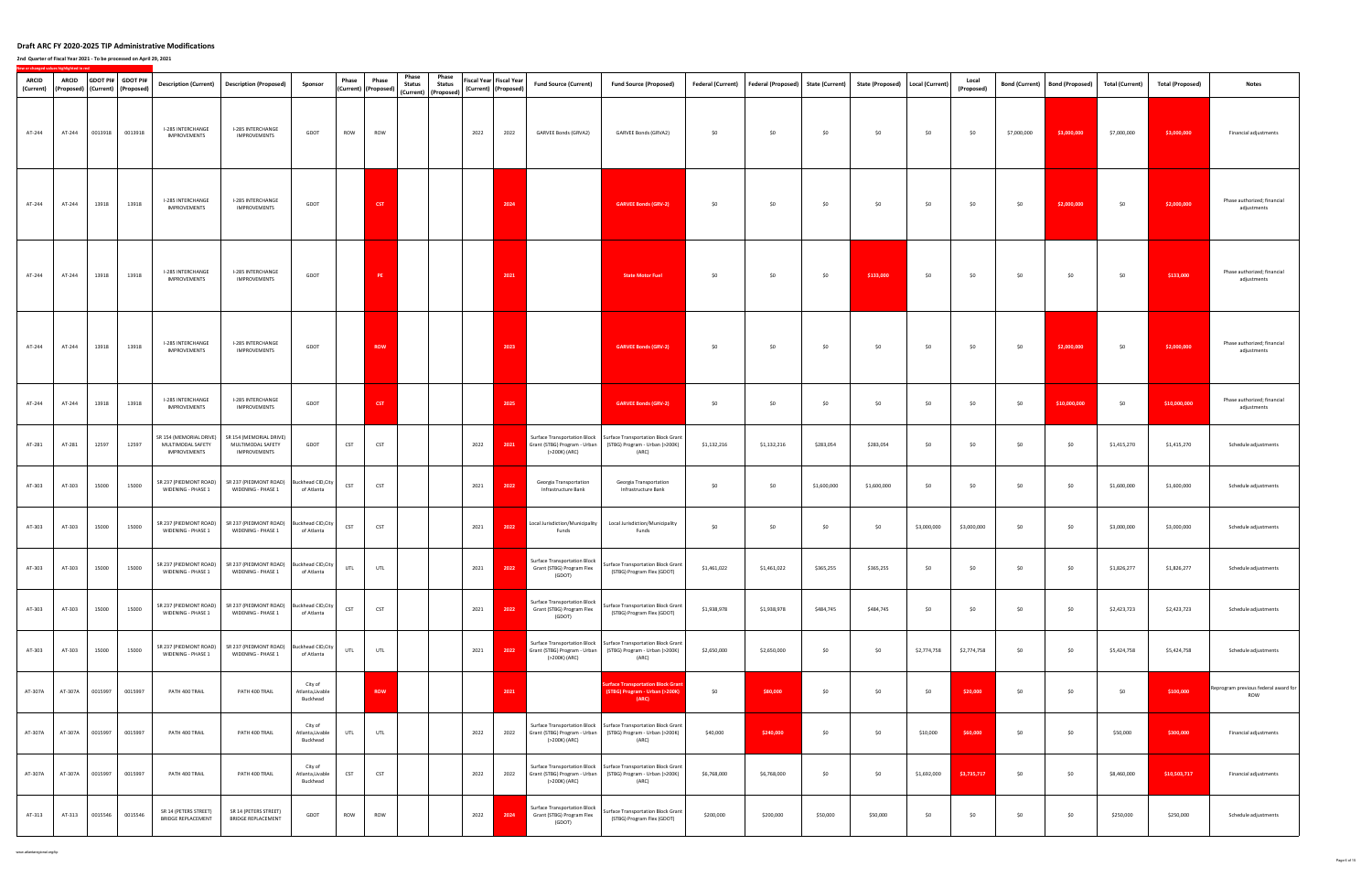**2nd Quarter of Fiscal Year 2021 ‐ To be processed on April 29, 2021**

| ARCID<br>(Current) | <b>ARCID</b><br>(Proposed) |         | GDOT PI# GDOT PI#<br>(Current) (Proposed) | <b>Description (Current)</b>                                | <b>Description (Proposed)</b>                                                             | Sponsor                                | Phase      | Phase<br>(Current) (Proposed | Phase<br><b>Status</b><br>(Current) (Proposed) | Phase<br><b>Status</b> | Fiscal Year Fiscal Year<br>(Current) (Proposed) | <b>Fund Source (Current)</b>                                                                                       | <b>Fund Source (Proposed)</b>                                                                                                             | Federal (Current) | Federal (Proposed) State (Current) |              | <b>State (Proposed)</b> | Local (Current) | Local<br>(Proposed) | <b>Bond (Current)</b> | <b>Bond (Proposed)</b> | <b>Total (Current)</b> | <b>Total (Proposed)</b> | <b>Notes</b>                               |
|--------------------|----------------------------|---------|-------------------------------------------|-------------------------------------------------------------|-------------------------------------------------------------------------------------------|----------------------------------------|------------|------------------------------|------------------------------------------------|------------------------|-------------------------------------------------|--------------------------------------------------------------------------------------------------------------------|-------------------------------------------------------------------------------------------------------------------------------------------|-------------------|------------------------------------|--------------|-------------------------|-----------------|---------------------|-----------------------|------------------------|------------------------|-------------------------|--------------------------------------------|
| AT-315             | AT-315                     | 15998   | 15998                                     | NORTHSIDE DRIVE<br>PEDESTRIAN SAFETY<br>IMPROVEMENTS        | NORTHSIDE DRIVE<br>PEDESTRIAN SAFETY<br>IMPROVEMENTS                                      | ADID, City of<br>Atlanta               | <b>UTL</b> | UTL                          |                                                |                        | 2022<br>2024                                    | <b>Surface Transportation Block</b><br>(>200K) (ARC)                                                               | Surface Transportation Block Grant<br>Grant (STBG) Program - Urban (STBG) Program - Urban (>200K)<br>(ARC)                                | \$360,000         | \$360,000                          | \$0          | \$0                     | \$90,000        | \$90,000            | \$0                   | \$0                    | \$450,000              | \$450,000               | Schedule adjustments                       |
| AT-315             | AT-315                     | 15998   | 15998                                     | NORTHSIDE DRIVE<br>PEDESTRIAN SAFETY<br><b>IMPROVEMENTS</b> | NORTHSIDE DRIVE<br>PEDESTRIAN SAFETY<br><b>IMPROVEMENTS</b>                               | ADID, City of<br>Atlanta               | <b>CST</b> | <b>CST</b>                   |                                                |                        | 2022<br>2024                                    | (>200K) (ARC)                                                                                                      | Surface Transportation Block   Surface Transportation Block Grant<br>Grant (STBG) Program - Urban (STBG) Program - Urban (>200K)<br>(ARC) | \$1,919,520       | \$1,919,520                        | \$0          | \$0                     | \$479,880       | \$479,880           | \$0                   | \$0                    | \$2,399,400            | \$2,399,400             | Schedule adjustments                       |
| AT-315             | AT-315                     | 15998   | 15998                                     | NORTHSIDE DRIVE<br>PEDESTRIAN SAFETY<br>IMPROVEMENTS        | NORTHSIDE DRIVE<br>PEDESTRIAN SAFETY<br>IMPROVEMENTS                                      | ADID, City of<br>Atlanta               | ROW        | ROW                          |                                                |                        | 2023<br>2021                                    | <b>Surface Transportation Block</b><br>Grant (STBG) Program - Urban<br>(>200K) (ARC)                               | Surface Transportation Block Grant<br>(STBG) Program - Urban (>200K)<br>(ARC)                                                             | \$1,520,000       | \$1,520,000                        | \$0          | \$0                     | \$380,000       | \$380,000           | \$0                   | \$0                    | \$1,900,000            | \$1,900,000             | Schedule adjustments                       |
| AT-320             | AT-320                     | 0017802 | 0017802                                   | ATLANTA TRAFFIC SIGNAL<br>ENHANCEMENT PROGRAM -<br>PHASE 1  | ATLANTA TRAFFIC SIGNAL<br>ENHANCEMENT PROGRAM -<br>PHASE 1                                | City of Atlanta                        | PE         | PE                           |                                                | <b>AUTH</b>            | 2021<br>2021                                    | Grant (STBG) Program - Urban<br>(>200K) (ARC)                                                                      | Surface Transportation Block   Surface Transportation Block Grant<br>(STBG) Program - Urban (>200K)<br>(ARC)                              | \$320,000         | \$320,000                          | \$0          | \$0                     | \$80,000        | \$80,000            | \$0                   | \$0                    | \$400,000              | \$400,000               | Phase authorized                           |
| AT-372             | AT-372                     | 0015890 | 0015890                                   | 10TH STREET BRIDGE MULTI-<br>MODAL CONNECTION<br>PROJECT    | 10TH STREET BRIDGE MULTI-<br>MODAL CONNECTION<br>PROJECT                                  | City of<br>Atlanta,Midtown<br>Alliance | <b>CST</b> | <b>CST</b>                   |                                                |                        | 2023<br>2023                                    | Surface Transportation Block<br>Grant (STBG) Program - Urban<br>(>200K) (ARC) - LCI Setaside for<br>Implementation | Surface Transportation Block Grant<br>(STBG) Program - Urban (>200K)<br>(ARC) - LCI Setaside for<br>Implementation                        | \$2,640,600       | \$2,640,600                        | \$0          | \$0                     | \$1,976,400     | \$2,787,593         | \$0                   | \$0                    | \$4,617,000            | \$5,428,193             | Financial adjustments                      |
| AT-373             | AT-373                     | 0017803 | 0017803                                   | MARIETTA BOULEVARD<br>ROAD RECONSTRUCTION                   | MARIETTA BOULEVARD ROAD<br>RECONSTRUCTION                                                 | City of Atlanta                        | SCP        | SCP                          |                                                | <b>AUTH</b>            | 2021<br>2021                                    | Grant (STBG) Program - Urban<br>(>200K) (ARC)                                                                      | Surface Transportation Block   Surface Transportation Block Grant<br>(STBG) Program - Urban (>200K)<br>(ARC)                              | \$800,000         | \$800,000                          | \$0          | \$0                     | \$200,000       | \$200,000           | \$0                   | \$0                    | \$1,000,000            | \$1,000,000             | Phase authorized                           |
| AT-375             | AT-375                     | 0017118 | 0017118                                   | MIDTOWN CONNECTOR<br><b>IMPROVEMENTS SCOPING</b><br>STUDY   | MIDTOWN CONNECTOR<br><b>IMPROVEMENTS SCOPING</b><br>STUDY                                 | GDOT                                   | SCP        | SCP                          | AUTH                                           | AUTH                   | 2020<br>2020                                    | Transportation Funding Act (HB<br>170)                                                                             | Transportation Funding Act (HB<br>170)                                                                                                    | \$0               | \$0                                | \$100,000    | \$1,100,000             | \$0             | \$0                 | \$0                   | \$0                    | \$100,000              | \$1,100,000             | Financial adjustments                      |
| <b>BA-005C</b>     | <b>BA-005C</b>             | 0010555 | 0010555                                   | WINDER WEST BYPASS:<br>PHASE 3 - NEW<br>INTERCHANGE         | WINDER WEST BYPASS:<br>PHASE 3 - NEW INTERCHANGE                                          | <b>Barrow County</b>                   | UTL        | UTL                          |                                                |                        | 2022<br>2022                                    | Transportation Funding Act (HB<br>170)                                                                             | <b>Transportation Funding Act (HB</b><br>170)                                                                                             | \$0               | \$0                                | \$520,700    | \$3,575,327             | \$0             | <b>SO</b>           | \$0                   | \$0                    | \$520,700              | \$3,575,327             | Financial adjustments                      |
| <b>BA-005C</b>     | <b>BA-005C</b>             | 0010555 | 0010555                                   | WINDER WEST BYPASS:<br>PHASE 3 - NEW<br>INTERCHANGE         | WINDER WEST BYPASS:<br>PHASE 3 - NEW INTERCHANGE                                          | <b>Barrow County</b>                   | <b>CST</b> | <b>CST</b>                   |                                                |                        | 2022<br>2022                                    | Transportation Funding Act (HB<br>170)                                                                             | <b>Transportation Funding Act (HB</b><br>170)                                                                                             | \$0               | \$0                                | \$19,079,487 | \$34,558,674            | \$0             | \$0                 | \$0                   | \$0                    | \$19,079,487           | \$34,558,674            | Financial adjustments                      |
| <b>BA-033A</b>     | <b>BA-033A</b>             | 0013988 | 0013988                                   | SR 211 (OLD WINDER<br>HIGHWAY) WIDENING -<br>PHASE 1        | SR 211 (OLD WINDER<br>HIGHWAY) WIDENING -<br>PHASE 1                                      | City of Braselton                      | ROW        | ROW                          |                                                |                        | 2022<br>2022                                    | Transportation Funding Act (HB<br>170)                                                                             | <b>Transportation Funding Act (HB</b><br>170)                                                                                             | \$0               | \$0                                | \$622,000    | \$675,240               | \$0             | \$0                 | \$0                   | \$0                    | \$622,000              | \$675,240               | Financial adjustments                      |
| BA-184K            | <b>BA-184K</b>             | 0013910 | 0013910                                   |                                                             | SR 316 - NEW INTERCHANGE   SR 316 - NEW INTERCHANGE                                       | GDOT                                   |            | PE                           |                                                | <b>AUTH</b>            | 2020                                            |                                                                                                                    | <b>Fransportation Funding Act (HB</b><br>170                                                                                              | \$0               | \$0                                | \$0          | \$1,500,000             | \$0             | \$0                 | \$0                   | \$0                    | \$0                    | \$1,500,000             | Financial adjustments                      |
| CH-010B            | CH-010B                    | 13525   | 13525                                     | BELLS FERRY ROAD BRIDGE<br>REPLACEMENT AND                  | BELLS FERRY ROAD BRIDGE<br>REPLACEMENT AND<br>APPROACH IMPROVEMENTS APPROACH IMPROVEMENTS | GDOT                                   | PE         | PE                           |                                                | <b>AUTH</b>            | 2021<br>2021                                    | 170)                                                                                                               | Transportation Funding Act (HB Transportation Funding Act (HB<br>170)                                                                     | \$0               | \$0                                | \$1,000,000  | \$2,216,000             | \$0             | \$0                 | \$0                   | \$0                    | \$1,000,000            | \$2,216,000             | Phase authorized; financial<br>adjustments |
| CH-140A            | CH-140A                    | 0017789 | 0017789                                   | SR 140 OPERATIONAL<br>IMPROVEMENTS                          | SR 140 OPERATIONAL<br>IMPROVEMENTS                                                        | Cherokee<br>County, City of<br>Canton  | PE         | PE                           |                                                |                        | 2021<br>2021                                    | Grant (STBG) Program - Urban<br>(>200K) (ARC)                                                                      | Surface Transportation Block   Surface Transportation Block Grant<br>(STBG) Program - Urban (>200K)<br>(ARC)                              | \$290,475         | \$290,474                          | \$0          | \$0                     | \$72,618        | \$72,619            | \$0                   | \$0                    | \$363,093              | \$363,093               | Financial adjustments                      |
| CH-231             | CH-231                     | 0014131 | 0014131                                   | WIDENING                                                    | SR 20 (CUMMING HIGHWAY) SR 20 (CUMMING HIGHWAY)<br><b>WIDENING</b>                        | GDOT                                   | UTL        | UTL                          |                                                |                        | 2022<br>2022                                    | Transportation Funding Act (HB<br>170)                                                                             | <b>Transportation Funding Act (HB</b><br>170)                                                                                             | \$0               | \$0                                | \$2,090,611  | \$2,239,044             | \$0             | \$0                 | \$0                   | \$0                    | \$2,090,611            | \$2,239,044             | Financial adjustments                      |
| CH-231             | CH-231                     | 0014131 | 0014131                                   | WIDENING                                                    | SR 20 (CUMMING HIGHWAY) SR 20 (CUMMING HIGHWAY)<br><b>WIDENING</b>                        | GDOT                                   | <b>CST</b> | <b>CST</b>                   |                                                |                        | 2022<br>2022                                    | Transportation Funding Act (HB<br>170)                                                                             | <b>Transportation Funding Act (HB</b><br>170)                                                                                             | \$0               | \$0                                | \$28,182,704 | \$29,321,285            | \$0             | \$0                 | \$0                   | \$0                    | \$28,182,704           | \$29,321,285            | Financial adjustments                      |
| CH-232             | CH-232                     | 0014132 | 0014132                                   | WIDENING                                                    | SR 20 (CUMMING HIGHWAY) SR 20 (CUMMING HIGHWAY)<br>WIDENING                               | GDOT                                   | ROW        | ROW                          |                                                |                        | 2022<br>2022                                    | Transportation Funding Act (HB<br>170)                                                                             | <b>Transportation Funding Act (HB</b><br>170)                                                                                             | \$0               | \$0                                | \$20,630,000 | \$26,091,600            | \$0             | \$0                 | \$0                   | \$0                    | \$20,630,000           | \$26,091,600            | Financial adjustments                      |
| CH-240             | CH-240                     | 0016015 | 0016015                                   | NOONDAY CREEK TRAIL<br>EXTENSION                            | NOONDAY CREEK TRAIL<br><b>EXTENSION</b>                                                   | City of Woodstock                      | ROW        | ROW                          |                                                | <b>AUTH</b>            | 2021<br>2021                                    | Grant (STBG) Program - Urban<br>(>200K) (ARC)                                                                      | Surface Transportation Block   Surface Transportation Block Grant<br>(STBG) Program - Urban (>200K)<br>(ARC)                              | \$536,000         | \$536,000                          | \$0          | \$0                     | \$134,000       | \$134,000           | \$0                   | \$0                    | \$670,000              | \$670,000               | Phase authorized                           |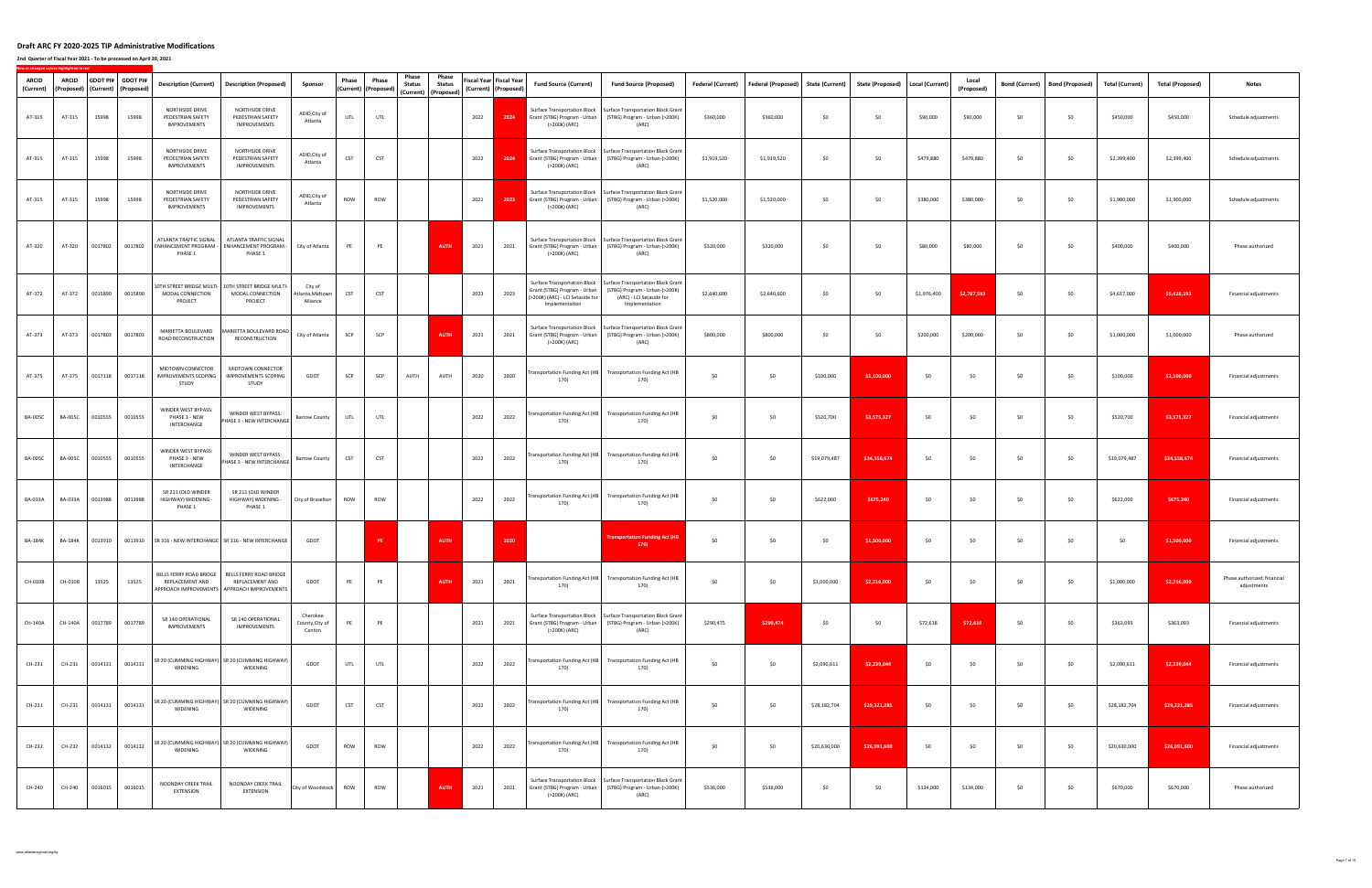**2nd Quarter of Fiscal Year 2021 ‐ To be processed on April 29, 2021**

| ARCID<br>(Current) | ARCID         |         | GDOT PI# GDOT PI#<br>(Proposed)   (Current)   (Proposed) | <b>Description (Current)</b>                      | <b>Description (Proposed)</b>                                                                                         | Sponsor            | Phase      | Phase<br>(Current) (Proposed) | Phase<br><b>Status</b> | Phase<br><b>Status</b><br>(Current) (Proposed) |      | iscal Year Fiscal Year<br>(Current) (Proposed | <b>Fund Source (Current)</b>                                                                                              | <b>Fund Source (Proposed)</b>                                                                                      | <b>Federal (Current)</b> | <b>Federal (Proposed)</b> | <b>State (Current)</b> | <b>State (Proposed)</b> | Local (Current) | Local<br>(Proposed) | <b>Bond (Current)</b> | <b>Bond (Proposed)</b> | <b>Total (Current)</b> | <b>Total (Proposed)</b> | <b>Notes</b>                               |
|--------------------|---------------|---------|----------------------------------------------------------|---------------------------------------------------|-----------------------------------------------------------------------------------------------------------------------|--------------------|------------|-------------------------------|------------------------|------------------------------------------------|------|-----------------------------------------------|---------------------------------------------------------------------------------------------------------------------------|--------------------------------------------------------------------------------------------------------------------|--------------------------|---------------------------|------------------------|-------------------------|-----------------|---------------------|-----------------------|------------------------|------------------------|-------------------------|--------------------------------------------|
| CH-348B            | CH-348B       | 0016597 | 0016597                                                  | WATERS ROAD BRIDGE<br>REPLACEMENT                 | <b>WATERS ROAD BRIDGE</b><br>REPLACEMENT                                                                              | GDOT               | PE         | PE                            |                        | <b>AUTH</b>                                    | 2021 | 2021                                          | <b>Surface Transportation Block</b><br>Grant (STBG) Program Off-<br>System Bridge                                         | Surface Transportation Block Grant<br>(STBG) Program Off-System Bridge                                             | \$520,000                | \$520,000                 | \$130,000              | \$130,000               | \$0             | 50                  | \$0                   | \$0                    | \$650,000              | \$650,000               | Phase authorized                           |
| CL-348             | CL-348        | 0016606 | 0016606                                                  | UPPER RIVERDALE ROAD<br><b>BRIDGE UPGRADE</b>     | UPPER RIVERDALE ROAD<br><b>BRIDGE UPGRADE</b>                                                                         | GDOT               | PE         | PE                            |                        | <b>AUTH</b>                                    | 2021 | 2021                                          | <b>Surface Transportation Block</b><br>Grant (STBG) Program Flex<br>(GDOT)                                                | Surface Transportation Block Grant<br>(STBG) Program Flex (GDOT)                                                   | \$760,000                | \$760,000                 | \$190,000              | \$190,000               | \$0             | \$0                 | \$0                   | \$0                    | \$950,000              | \$950,000               | Phase authorized                           |
| CO-329             | CO-329        | 0006866 | 0006866                                                  | SR 92 (DALLAS ACWORTH<br>HIGHWAY) WIDENING        | SR 92 (DALLAS ACWORTH<br>HIGHWAY) WIDENING                                                                            | GDOT               | UTL        | UTL                           |                        |                                                | 2022 | 2022                                          | Surface Transportation Block<br>Grant (STBG) Program Flex<br>(GDOT)                                                       | Surface Transportation Block Grant<br>(STBG) Program Flex (GDOT)                                                   | \$116,800                | \$184,090                 | \$29,200               | \$46,022                | \$0             | \$0                 | \$0                   | \$0                    | \$146,000              | \$230,112               | Financial adjustments                      |
| CO-329             | CO-329        | 0006866 | 0006866                                                  | SR 92 (DALLAS ACWORTH<br>HIGHWAY) WIDENING        | SR 92 (DALLAS ACWORTH<br>HIGHWAY) WIDENING                                                                            | GDOT               | <b>CST</b> | CST                           |                        |                                                | 2022 | 2022                                          | <b>Surface Transportation Block</b><br>Grant (STBG) Program Flex<br>(GDOT)                                                | Surface Transportation Block Grant<br>(STBG) Program Flex (GDOT)                                                   | \$16,307,273             | \$17,341,110              | \$4,076,818            | \$4,335,277             | \$0             | \$0                 | \$0                   | \$0                    | \$20,384,091           | \$21,676,387            | Financial adjustments                      |
| CO-473             | CO-473        | 0016410 | 0016410                                                  | OLD HIGHWAY 41<br>ROUNDABOUTS                     | OLD HIGHWAY 41<br>ROUNDABOUTS                                                                                         | Cobb County        | ROW        | ROW                           |                        |                                                | 2024 | 2024                                          | Grant (STBG) Program - Urban<br>(>200K) (ARC)                                                                             | Surface Transportation Block   Surface Transportation Block Grant<br>(STBG) Program - Urban (>200K)<br>(ARC)       | \$2,400,000              | \$2,400,000               | \$0                    | \$0                     | \$2,900,000     | \$2,150,000         | \$0                   | \$0                    | \$5,300,000            | \$4,550,000             | Financial adjustments                      |
| CO-473             | CO-473        | 0016410 | 0016410                                                  | OLD HIGHWAY 41<br>ROUNDABOUTS                     | OLD HIGHWAY 41<br>ROUNDABOUTS                                                                                         | Cobb County        |            | UTL                           |                        |                                                |      | 2025                                          |                                                                                                                           | <b>Local Jurisdiction/Municipality</b><br><b>Funds</b>                                                             | \$0                      | \$0                       | \$0                    | \$0                     | \$0             | \$2,000,000         | \$0                   | \$0                    | \$0                    | \$2,000,000             | Financial and schedule adjustments         |
| CO-473             | CO-473        | 0016410 | 0016410                                                  | OLD HIGHWAY 41<br>ROUNDABOUTS                     | OLD HIGHWAY 41<br>ROUNDABOUTS                                                                                         | Cobb County        | CST        | CST                           |                        |                                                | 2025 | 2025                                          | Federal Lands Access Program                                                                                              | Federal Lands Access Program                                                                                       | \$2,500,000              | \$2,500,000               | \$0                    | \$0                     | \$4,728,000     | \$5,981,136         | \$0                   | \$0                    | \$7,228,000            | \$8,481,136             | Financial adjustments                      |
| CO-474             | CO-474        | 0017806 | 0017806                                                  | UMBERLAND CORE LOOP -<br>SEGMENT C                | CUMBERLAND CORE LOOP -<br>SEGMENT C                                                                                   | Cobb County        | PE         | PE                            |                        | <b>AUTH</b>                                    | 2021 | 2021                                          | <b>Surface Transportation Block</b><br>Grant (STBG) Program - Urban<br>(>200K) (ARC) - LCI Setaside for<br>Implementation | Surface Transportation Block Grant<br>(STBG) Program - Urban (>200K)<br>(ARC) - LCI Setaside for<br>Implementation | \$840,000                | \$840,000                 | \$0                    | \$0                     | \$210,000       | \$210,000           | \$0                   | \$0                    | \$1,050,000            | \$1,050,000             | Phase authorized                           |
| CO-481             | CO-481        | 0017989 | 0017989                                                  | of US41/ Cobb Parkway                             | loonday Creek Trail Crossing Noonday Creek Trail Crossing   Town Center CID,<br>of US41/ Cobb Parkway                 | Cobb County        | CST        | CST                           |                        |                                                | 2025 | 2025                                          | Grant (STBG) Program - Urban<br>(>200K) (ARC)                                                                             | Surface Transportation Block   Surface Transportation Block Grant<br>(STBG) Program - Urban (>200K)<br>(ARC)       | \$3,936,240              | \$3,936,240               | \$0                    | \$0                     | \$492,030       | \$984,060           | \$0                   | \$0                    | \$4,428,270            | \$4,920,300             | Assign PI, financial adjustments           |
| CW-348B            | CW-348B       | 0016576 | 0016576                                                  | REPLACEMENT                                       | OLD CORINTH ROAD BRIDGE   OLD CORINTH ROAD BRIDGE<br>REPLACEMENT                                                      | GDOT               | PE         | PE                            |                        | <b>AUTH</b>                                    | 2021 | 2021                                          | <b>Surface Transportation Block</b><br>Grant (STBG) Program Off-<br>System Bridge                                         | <b>Surface Transportation Block Grant</b><br>(STBG) Program Off-System Bridge                                      | \$520,000                | \$520,000                 | \$130,000              | \$130,000               | \$0             | \$0                 | \$0                   | \$0                    | \$650,000              | \$650,000               | Phase authorized                           |
| DK-376             | <b>Delete</b> | 0010326 | 0010326                                                  |                                                   | SR 141 (PEACHTREE ROAD) SR 141 (PEACHTREE ROAD)<br>PEDESTRIAN IMPROVEMENTS PEDESTRIAN IMPROVEMENTS City of Brookhaven |                    |            |                               |                        |                                                |      |                                               |                                                                                                                           |                                                                                                                    |                          |                           |                        |                         |                 |                     |                       |                        | \$0                    | \$0                     | Project deleted by sponsor request         |
| DK-348             | DK-348        | 0016475 | 0016475                                                  | DE LEON AVENUE) BRIDGE<br>REPLACEMENT             | US 29/78/278/SR 8 (PONCE US 29/78/278/SR 8 (PONCE<br>DE LEON AVENUE) BRIDGE<br>REPLACEMENT                            | GDOT               | ROW        | ROW                           |                        |                                                | 2021 | 2024                                          | National Highway Performance<br>Program (NHPP)                                                                            | National Highway Performance<br>Program (NHPP)                                                                     | \$400,000                | \$400,000                 | \$100,000              | \$100,000               | \$0             | \$0                 | \$0                   | \$0                    | \$500,000              | \$500,000               | Schedule adjustments                       |
| DK-381             | DK-381        | 0016053 | 0016053                                                  | PEACHTREE CREEK<br><b>GREENWAY TRAIL PHASE II</b> | PEACHTREE CREEK<br><b>GREENWAY TRAIL PHASE II</b>                                                                     | City of Brookhaven | ROW        | ROW                           |                        |                                                | 2023 | 2022                                          | <b>Transportation Alternatives</b><br>(Section 133(h)) - Urban (>200K)<br>(ARC)                                           | ansportation Alternatives (Section<br>133(h)) - Urban (>200K) (ARC)                                                | \$80,000                 | \$80,000                  | \$0                    | \$0                     | \$20,000        | \$5,402,000         | \$0                   | \$0                    | \$100,000              | \$5,482,000             | Phase authorized; financial<br>adjustments |
| DK-381             | DK-381        | 0016053 | 0016053                                                  | PEACHTREE CREEK<br><b>GREENWAY TRAIL PHASE II</b> | PEACHTREE CREEK<br><b>GREENWAY TRAIL PHASE II</b>                                                                     | City of Brookhaven | <b>CST</b> | <b>CST</b>                    |                        |                                                | 2025 | 2025                                          | <b>Transportation Alternatives</b><br>(Section 133(h)) - Urban (>200K)<br>(ARC)                                           | ransportation Alternatives (Section<br>133(h)) - Urban (>200K) (ARC)                                               | \$2,400,000              | \$2,400,000               | \$0                    | \$0                     | \$600,000       | \$16,591,353        | \$0                   | \$0                    | \$3,000,000            | \$18,991,353            | Financial adjustments                      |
| DK-442             | DK-442        | 0013991 | 0013991                                                  |                                                   | SR 42 BRIDGE REPLACEMENT SR 42 BRIDGE REPLACEMENT                                                                     | GDOT               | <b>CST</b> | CST                           |                        |                                                | 2021 | 2022                                          | Surface Transportation Block<br>Grant (STBG) Program Flex<br>(GDOT)                                                       | Surface Transportation Block Grant<br>(STBG) Program Flex (GDOT)                                                   | \$4,235,429              | \$4,320,138               | \$1,058,857            | \$1,080,034             | \$0             | \$0                 | \$0                   | \$0                    | \$5,294,286            | \$5,400,172             | Phase authorized; financial<br>adjustments |
| DK-442             | DK-442        | 0013991 | 0013991                                                  |                                                   | SR 42 BRIDGE REPLACEMENT SR 42 BRIDGE REPLACEMENT                                                                     | GDOT               | UTL        | UTL                           |                        |                                                | 2021 | 2022                                          | <b>Surface Transportation Block</b><br>Grant (STBG) Program Flex<br>(GDOT)                                                | Surface Transportation Block Grant<br>(STBG) Program Flex (GDOT)                                                   | \$251,899                | \$256,937                 | \$62,975               | \$64,234                | \$0             | \$0                 | \$0                   | \$0                    | \$314,874              | \$321,171               | Phase authorized; financial<br>adjustments |
| DK-443             | DK-443        | 0015629 | 0015629                                                  |                                                   | SR 236 (LAVISTA ROAD) SR 236 (LAVISTA ROAD)<br>PEDESTRIAN IMPROVEMENTS PEDESTRIAN IMPROVEMENTS                        | GDOT               | UTL        | UTL                           |                        |                                                | 2022 | 2022                                          | Surface Transportation Block<br>Grant (STBG) Program Flex<br>(GDOT)                                                       | Surface Transportation Block Grant<br>(STBG) Program Flex (GDOT)                                                   | \$262,181                | \$228,480                 | \$65,545               | \$57,120                | \$0             | \$0                 | \$0                   | \$0                    | \$327,726              | \$285,600               | Financial adjustments                      |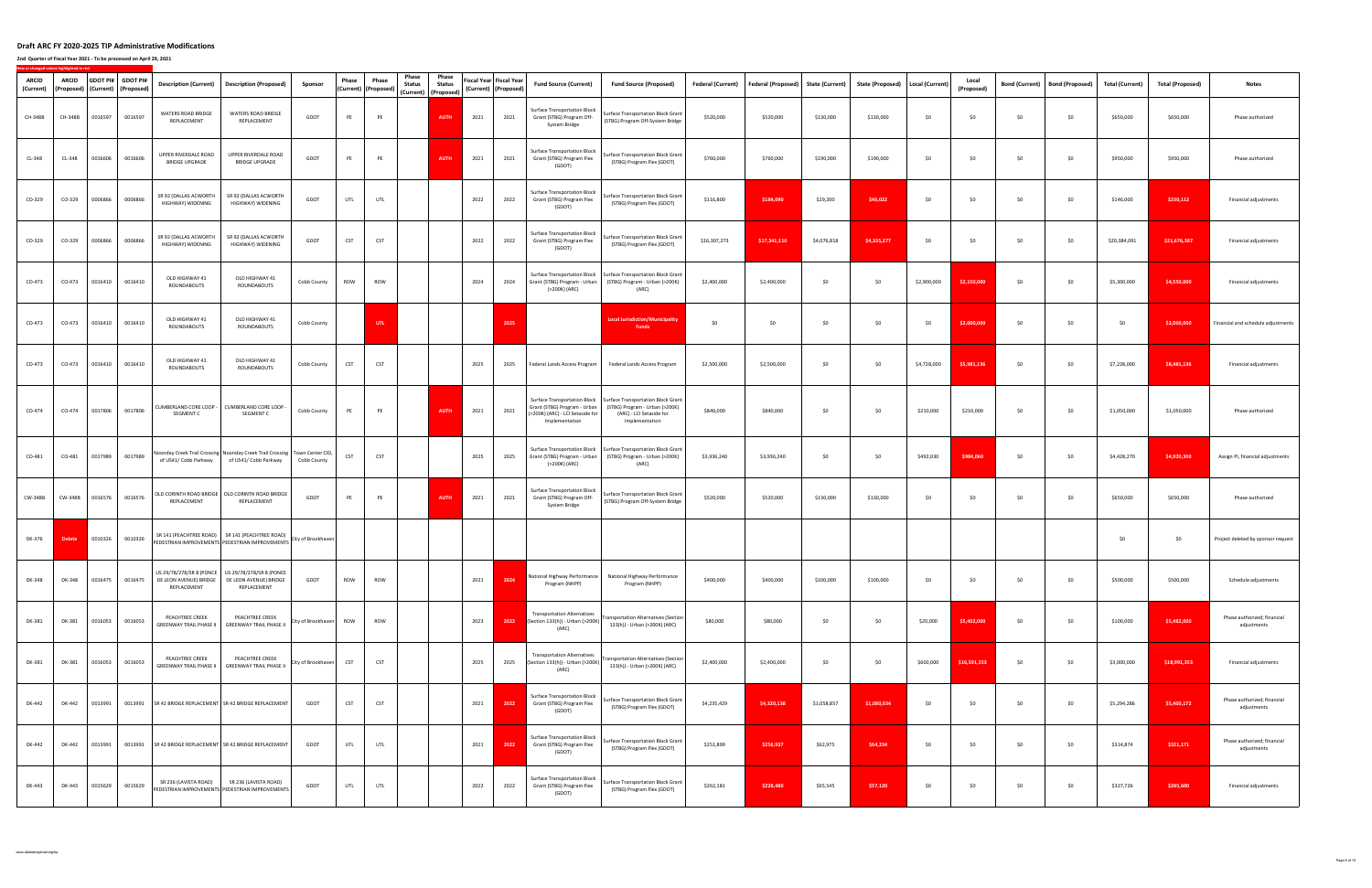| <b>ARCID</b><br>(Current) | <b>ARCID</b>                |         | GDOT PI# GDOT PI#<br>(Proposed) (Current) (Proposed) |                                              | Description (Current) Description (Proposed)                             | Sponsor            | Phase      | Phase<br>(Current) (Proposed) | Phase<br><b>Status</b> | Phase<br><b>Status</b><br>(Current) (Proposed) | (Current) (Proposed) | Fiscal Year Fiscal Year | <b>Fund Source (Current)</b>                                                    | <b>Fund Source (Proposed)</b>                                                | <b>Federal (Current)</b> | <b>Federal (Proposed)</b> | <b>State (Current)</b> | State (Proposed)   Local (Current) |           | Local<br>(Proposed) | <b>Bond (Current)</b> | <b>Bond (Proposed)</b> | <b>Total (Current)</b> | <b>Total (Proposed)</b> | <b>Notes</b>                                                                                                                                                           |
|---------------------------|-----------------------------|---------|------------------------------------------------------|----------------------------------------------|--------------------------------------------------------------------------|--------------------|------------|-------------------------------|------------------------|------------------------------------------------|----------------------|-------------------------|---------------------------------------------------------------------------------|------------------------------------------------------------------------------|--------------------------|---------------------------|------------------------|------------------------------------|-----------|---------------------|-----------------------|------------------------|------------------------|-------------------------|------------------------------------------------------------------------------------------------------------------------------------------------------------------------|
| DK-443                    | DK-443                      | 0015629 | 0015629                                              | SR 236 (LAVISTA ROAD)                        | SR 236 (LAVISTA ROAD)<br>PEDESTRIAN IMPROVEMENTS PEDESTRIAN IMPROVEMENTS | GDOT               | CST        | CST                           |                        |                                                | 2022                 | 2022                    | <b>Surface Transportation Block</b><br>Grant (STBG) Program Flex<br>(GDOT)      | <b>Surface Transportation Block Grant</b><br>(STBG) Program Flex (GDOT)      | \$957,039                | \$1,377,043               | \$239,260              | \$344,261                          | \$0       | \$0                 | \$0                   | \$0                    | \$1,196,299            | \$1,721,304             | Financial adjustments                                                                                                                                                  |
| DK-454                    | DK-454                      | 0017808 | 0017808                                              | PEACHTREE CREEK<br><b>GREENWAY PHASE III</b> | PEACHTREE CREEK<br><b>GREENWAY PHASE III</b>                             | City of Brookhaven | PE         | PE                            |                        | <b>AUTH</b>                                    | 2021                 | 2021                    | <b>Transportation Alternatives</b><br>(Section 133(h)) - Urban (>200K)<br>(ARC) | <b>Transportation Alternatives (Section</b><br>133(h)) - Urban (>200K) (ARC) | \$480,000                | \$480,000                 | \$0                    | \$0                                | \$120,000 | \$120,000           | \$0                   | \$0                    | \$600,000              | \$600,000               | Phase authorized                                                                                                                                                       |
| DK-455                    | <b>DK-455</b>               | 0017809 | 0017809                                              | SOUTH RIVER MULTI-USE<br>TRAIL EXTENSION     | SOUTH RIVER MULTI-USE<br><b>TRAIL EXTENSION</b>                          | DeKalb County      | PE         | PE                            |                        | <b>AUTH</b>                                    | 2021                 | 2021                    | <b>Transportation Alternatives</b><br>(Section 133(h)) - Urban (>200K)<br>(ARC) | <b>Transportation Alternatives (Section</b><br>133(h)) - Urban (>200K) (ARC) | \$640,000                | \$640,000                 | \$0                    | \$0                                | \$160,000 | \$160,000           | \$0                   | \$0                    | \$800,000              | \$800,000               | Phase authorized                                                                                                                                                       |
|                           | DK-AR-241 DK-AR-241 0013915 |         | 0013915                                              | I-285 INTERCHANGE<br>IMPROVEMENTS            | I-285 INTERCHANGE<br>IMPROVEMENTS                                        | GDOT               | ROW        |                               |                        |                                                | 2025                 |                         | GARVEE Bonds (GRVA2)                                                            |                                                                              | \$0                      | \$0                       | \$0                    | \$0                                | \$0       | \$0                 | \$6,600,000           |                        | \$6,600,000            | $50 -$                  | Delete phase                                                                                                                                                           |
|                           | DK-AR-241   DK-AR-241       | 13915   | 13915                                                | I-285 INTERCHANGE<br><b>IMPROVEMENTS</b>     | I-285 INTERCHANGE<br><b>IMPROVEMENTS</b>                                 | GDOT               | <b>CST</b> | <b>CST</b>                    |                        |                                                | 2022                 | 2022                    | Program (NHPP)                                                                  | National Highway Performance National Highway Performance<br>Program (NHPP)  | \$38,616,010             | \$20,403,822              | \$9,654,002            | \$5,100,955                        | \$0       | \$0                 | \$0                   | \$0                    | \$48,270,012           | \$25,504,777            | Financial adjustments; change extents<br>to "COLUMBIA DRIVE TO LITHONIA<br>INDUSTRIAL BOULEVARD ALONG I-20<br>AND FROM COLUMBIA DRIVE TO<br>GLENWOOD ROAD ALONG I-285" |
|                           | DK-AR-241 DK-AR-241         | 13915   | 13915                                                | I-285 INTERCHANGE<br><b>IMPROVEMENTS</b>     | I-285 INTERCHANGE<br>IMPROVEMENTS                                        | GDOT               |            | <b>CST</b>                    |                        |                                                |                      | 2022                    |                                                                                 | <b>GARVEE Bonds (GRV-2)</b>                                                  | \$0                      | \$0                       | \$0                    | \$0                                | \$0       | \$0                 | \$0                   | \$13,000,000           | \$0                    | \$13,000,000            | Phase authorized; financial<br>adjustments                                                                                                                             |
|                           | DK-AR-241 DK-AR-241         | 13915   | 13915                                                | I-285 INTERCHANGE<br>IMPROVEMENTS            | I-285 INTERCHANGE<br>IMPROVEMENTS                                        | GDOT               | <b>CST</b> | <b>CST</b>                    |                        |                                                | 2023                 | 2023                    | GARVEE Bonds (GRV-2)                                                            | GARVEE Bonds (GRV-2)                                                         | \$0                      | \$0                       | \$0                    | \$0                                | \$0       | \$0                 | \$51,000,000          | \$54,000,000           | \$51,000,000           | \$54,000,000            | Financial adjustments                                                                                                                                                  |
|                           | DK-AR-241 DK-AR-241         | 13915   | 13915                                                | I-285 INTERCHANGE<br>IMPROVEMENTS            | I-285 INTERCHANGE<br>IMPROVEMENTS                                        | GDOT               | CST        | <b>CST</b>                    |                        |                                                | 2024                 | 2024                    | GARVEE Bonds (GRV-2)                                                            | GARVEE Bonds (GRV-2)                                                         | \$0                      | \$0                       | \$0                    | \$0                                | \$0       | \$0                 | \$39,650,000          | \$13,650,000           | \$39,650,000           | \$13,650,000            | Financial adjustments                                                                                                                                                  |
|                           | DK-AR-241 DK-AR-241         | 13915   | 13915                                                | I-285 INTERCHANGE<br><b>IMPROVEMENTS</b>     | I-285 INTERCHANGE<br>IMPROVEMENTS                                        | GDOT               | <b>CST</b> | <b>CST</b>                    |                        |                                                | 2023                 | 2023                    | Program (NHPP)                                                                  | National Highway Performance National Highway Performance<br>Program (NHPP)  | \$10,296,010             | \$11,438,101              | \$2,574,002            | \$2,859,525                        | \$0       | \$0                 | \$0                   | \$0                    | \$12,870,012           | \$14,297,626            | Financial adjustments                                                                                                                                                  |
|                           | DK-AR-241 DK-AR-241         | 13915   | 13915                                                | I-285 INTERCHANGE<br><b>IMPROVEMENTS</b>     | I-285 INTERCHANGE<br>IMPROVEMENTS                                        | GDOT               | <b>CST</b> | <b>CST</b>                    |                        |                                                | 2024                 | 2024                    | Program (NHPP)                                                                  | National Highway Performance National Highway Performance<br>Program (NHPP)  | \$31,816,010             | \$44,317,874              | \$7,954,002            | \$11,079,468                       | \$0       | \$0                 | \$0                   | \$0                    | \$39,770,012           | \$55,397,342            | Financial adjustments                                                                                                                                                  |
|                           | DK-AR-241 DK-AR-241         | 13915   | 13915                                                | I-285 INTERCHANGE<br><b>IMPROVEMENTS</b>     | I-285 INTERCHANGE<br>IMPROVEMENTS                                        | GDOT               | CST        | <b>CST</b>                    |                        |                                                | LR 2026-<br>2030     | LR 2026-<br>2030        |                                                                                 | General Federal Aid - 2026-2050 General Federal Aid - 2026-2050              | \$298,200,000            | \$305,975,241             | \$74,550,000           | \$76,493,810                       | \$0       | \$0                 | \$0                   | \$0                    | \$372,750,000          | \$382,469,051           | Financial adjustments                                                                                                                                                  |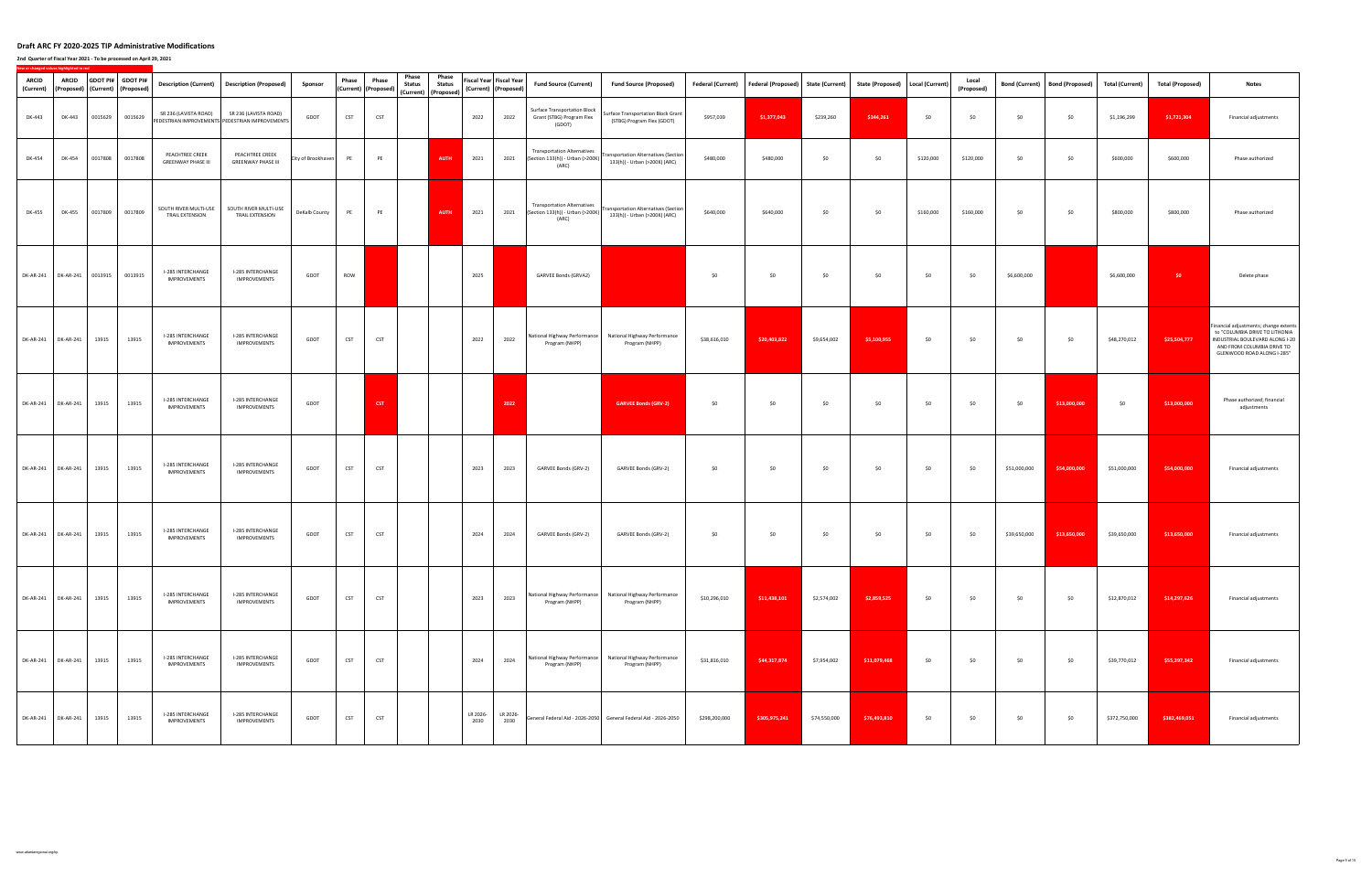### **2nd Quarter of Fiscal Year 2021 ‐ To be processed on April 29, 2021**

| <b>ARCID</b><br>(Current) | <b>ARCID</b>                        |         | GDOT PI# GDOT PI#<br>(Proposed) (Current) (Proposed) |                                                                                                                          | Description (Current) Description (Proposed)                                                                                                | Sponsor              | Phase      | Phase<br>(Current) (Proposed) | Phase<br><b>Status</b> | Phase<br><b>Status</b><br>(Current) (Proposed) |      | Fiscal Year Fiscal Year<br>(Current) (Proposed) | <b>Fund Source (Current)</b>                                                       | <b>Fund Source (Proposed)</b>                                                                                                                     |              | Federal (Current)   Federal (Proposed)   State (Current)   State (Proposed)   Local (Current) |              |              |             | Local<br>(Proposed) | <b>Bond (Current)</b> | Bond (Proposed) Total (Current) |              | <b>Total (Proposed)</b> | <b>Notes</b>                               |
|---------------------------|-------------------------------------|---------|------------------------------------------------------|--------------------------------------------------------------------------------------------------------------------------|---------------------------------------------------------------------------------------------------------------------------------------------|----------------------|------------|-------------------------------|------------------------|------------------------------------------------|------|-------------------------------------------------|------------------------------------------------------------------------------------|---------------------------------------------------------------------------------------------------------------------------------------------------|--------------|-----------------------------------------------------------------------------------------------|--------------|--------------|-------------|---------------------|-----------------------|---------------------------------|--------------|-------------------------|--------------------------------------------|
|                           | DK-AR-241 DK-AR-241                 | 13915   | 13915                                                | I-285 INTERCHANGE<br>IMPROVEMENTS                                                                                        | I-285 INTERCHANGE<br>IMPROVEMENTS                                                                                                           | GDOT                 | <b>CST</b> | CST                           |                        |                                                | 2025 | 2025                                            | Program (NHPP)                                                                     | National Highway Performance National Highway Performance<br>Program (NHPP)                                                                       | \$47,576,010 | \$52,598,560                                                                                  | \$11,894,002 | \$13,149,640 | \$0         | \$0                 | \$0                   | \$0                             | \$59,470,012 | \$65,748,200            | Financial adjustments                      |
|                           | DK-AR-243 DK-AR-243 0015919         |         | 0015919                                              | I-85 NORTH INTERCHANGE<br>LANE REDUCTION ON I-85<br>AND WIDENING OF I-85<br>ACCESS ROAD)                                 | I-85 NORTH INTERCHANGE<br>IMPROVEMENTS (INCLUDES   IMPROVEMENTS (INCLUDES<br>LANE REDUCTION ON I-85<br>AND WIDENING OF I-85<br>ACCESS ROAD) | GDOT                 |            | PE                            |                        |                                                |      | 2018                                            |                                                                                    | <b>Transportation Funding Act (HB</b><br>170                                                                                                      | \$0          | \$0                                                                                           | \$0          | \$990,000    | \$0         | \$0                 | \$0                   | \$0                             | \$0          | \$990,000               | Financial and schedule adjustments         |
|                           | DK-AR-243 DK-AR-243 0015919 0015919 |         |                                                      | I-85 NORTH INTERCHANGE<br><b>MPROVEMENTS (INCLUDES</b><br>LANE REDUCTION ON I-85<br>AND WIDENING OF I-85<br>ACCESS ROAD) | I-85 NORTH INTERCHANGE<br>IMPROVEMENTS (INCLUDES<br>LANE REDUCTION ON I-85<br>AND WIDENING OF I-85<br>ACCESS ROAD)                          | GDOT                 | <b>UTL</b> | UTL                           |                        |                                                | 2022 | 2024                                            | Program (NHPP)                                                                     | National Highway Performance National Highway Performance<br>Program (NHPP)                                                                       | \$395,856    | \$280,000                                                                                     | \$98,964     | \$70,000     | \$0         | \$0                 | \$0                   | \$0                             | \$494,820    | \$350,000               | Phase authorized; financial<br>adjustments |
| DO-220A                   | DO-220A                             | 4428    | 4428                                                 | LEE ROAD: SEGMENT 2 -<br>WIDENING                                                                                        | LEE ROAD: SEGMENT 2 -<br>WIDENING                                                                                                           | Douglas County       | <b>CST</b> | CST                           |                        |                                                | 2021 | 2021                                            | Grant (STBG) Program - Urban<br>(>200K) (ARC)                                      | Surface Transportation Block   Surface Transportation Block Grant<br>(STBG) Program - Urban (>200K)<br>(ARC)                                      | \$8,400,000  | \$10,400,000                                                                                  | \$0          | \$0          | \$8,627,613 | \$6,627,613         | \$0                   | \$0                             | \$17,027,613 | \$17,027,613            | Financial adjustments                      |
| DO-303                    | DO-303                              |         | 0017811 0017811                                      | <b>IMPROVEMENTS</b>                                                                                                      | DALLAS HIGHWAY CORRIDOR DALLAS HIGHWAY CORRIDOR<br><b>IMPROVEMENTS</b>                                                                      | City of Douglasville | PE         | PE                            |                        | AUTH                                           | 2021 | 2021                                            | Grant (STBG) Program - Urban<br>(>200K) (ARC) - LCI Setaside for<br>Implementation | Surface Transportation Block   Surface Transportation Block Grant<br>(STBG) Program - Urban (>200K)<br>(ARC) - LCI Setaside for<br>Implementation | \$200,000    | \$200,000                                                                                     | \$0          | \$0          | \$50,000    | \$50,000            | \$0                   | \$0                             | \$250,000    | \$250,000               | Phase authorized                           |
| <b>FA-100C</b>            | <b>FA-100C</b>                      | 0017812 |                                                      | FAYETTE COUNTY<br>0017812 RESURFACING PROGRAM -<br>PHASE 2                                                               | <b>FAYETTE COUNTY</b><br>RESURFACING PROGRAM -<br>PHASE 2                                                                                   | Fayette County       | PE         | PE                            |                        | <b>AUTH</b>                                    | 2021 | 2021                                            | (>200K) (ARC)                                                                      | Surface Transportation Block   Surface Transportation Block Grant<br>Grant (STBG) Program - Urban (STBG) Program - Urban (>200K)<br>(ARC)         | \$179,419    | \$179,419                                                                                     | \$0          | \$0          | \$44,855    | \$44,855            | \$0                   | \$0                             | \$224,274    | \$224,274               | Phase authorized                           |
| FA-279                    | FA-279                              | 0017813 | 0017813                                              | SR 279 REALIGNMENT                                                                                                       | SR 279 REALIGNMENT                                                                                                                          | Fayette County       | PE         | PE                            |                        | AUTH                                           | 2021 | 2021                                            | (>200K) (ARC)                                                                      | Surface Transportation Block   Surface Transportation Block Grant<br>Grant (STBG) Program - Urban (STBG) Program - Urban (>200K)<br>(ARC)         | \$212,023    | \$212,023                                                                                     | \$0          | \$0          | \$53,006    | \$53,006            | \$0                   | \$0                             | \$265,029    | \$265,029               | Phase authorized                           |

www.atlantaregional.org/tip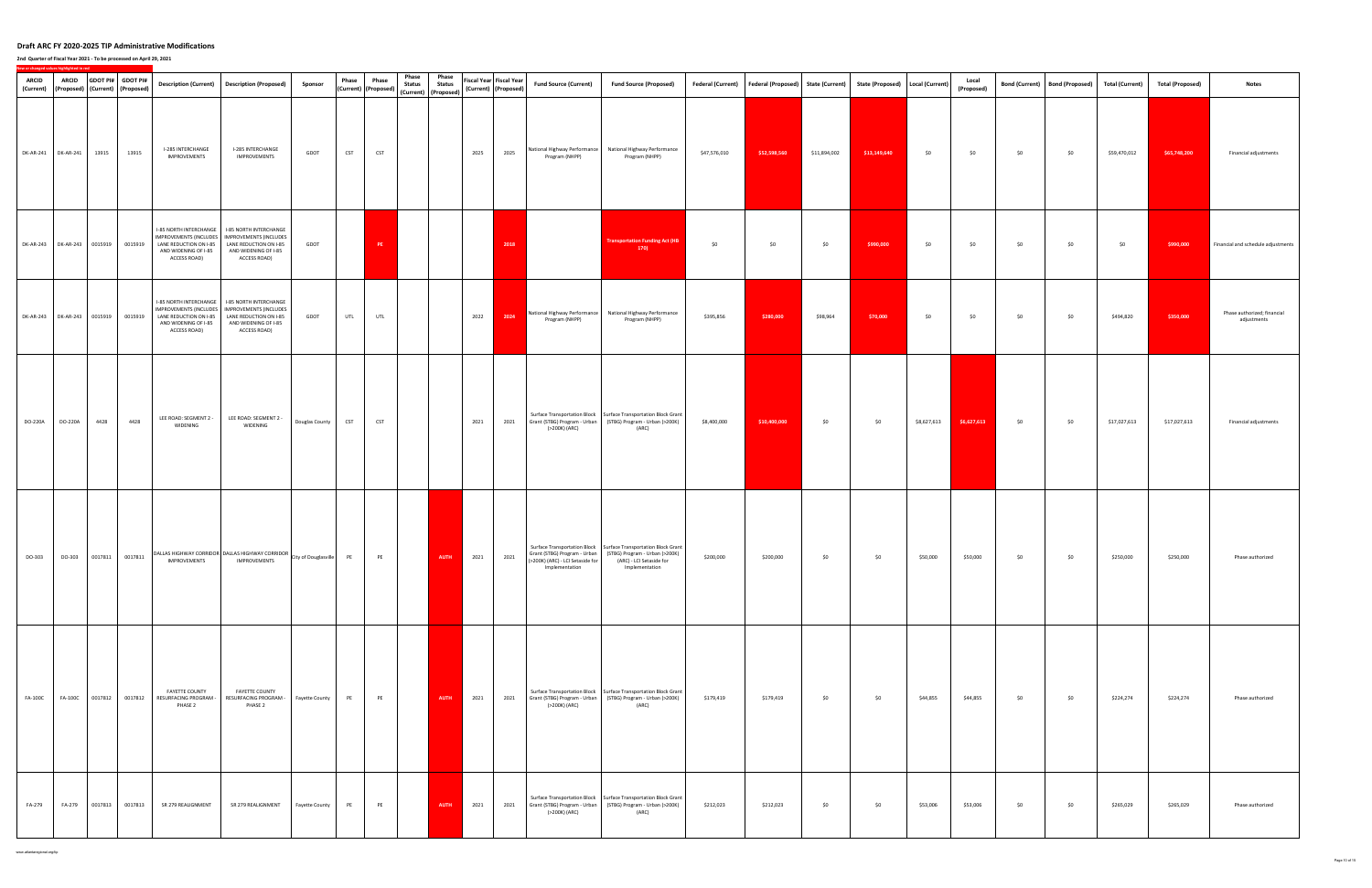| ARCID<br>(Current) | <b>ARCID</b>   |         | GDOT PI# GDOT PI#<br>(Proposed)   (Current)   (Proposed) | <b>Description (Current)</b>                                                                            | <b>Description (Proposed)</b>                                                                                                                              | Sponsor                 | Phase      | Phase<br>(Current)   (Proposed) | Phase<br><b>Status</b>       | Phase<br><b>Status</b> |      | Fiscal Year Fiscal Year<br>(Current) (Proposed) | <b>Fund Source (Current)</b>                                                       | <b>Fund Source (Proposed)</b>                                                                                                                     | <b>Federal (Current)</b> | Federal (Proposed) State (Current) |     | State (Proposed) Local (Current) |             | Local<br>(Proposed) | <b>Bond (Current)</b> | <b>Bond (Proposed)</b> | <b>Total (Current)</b> | <b>Total (Proposed)</b> | <b>Notes</b>                                   |
|--------------------|----------------|---------|----------------------------------------------------------|---------------------------------------------------------------------------------------------------------|------------------------------------------------------------------------------------------------------------------------------------------------------------|-------------------------|------------|---------------------------------|------------------------------|------------------------|------|-------------------------------------------------|------------------------------------------------------------------------------------|---------------------------------------------------------------------------------------------------------------------------------------------------|--------------------------|------------------------------------|-----|----------------------------------|-------------|---------------------|-----------------------|------------------------|------------------------|-------------------------|------------------------------------------------|
| FN-176             | FN-176         | 0017187 | 0017187                                                  | SR 120 (OLD MILTON<br>PARKWAY) WIDENING                                                                 | SR 120 (OLD MILTON<br>PARKWAY) WIDENING                                                                                                                    | GDOT                    | ROW        | ROW                             | (Current) (Proposed)<br>AUTH |                        | 2022 | 2024                                            | Local Jurisdiction/Municipality<br>Funds                                           | Local Jurisdiction/Municipality<br>Funds                                                                                                          | \$0                      | \$0                                | \$0 | \$0                              | \$2,000,000 | \$2,000,000         | \$0                   | \$0                    | \$2,000,000            | \$2,000,000             | Schedule adjustments                           |
| FN-178A            | FN-178A        | N/A     | N/A                                                      |                                                                                                         | SR 141 (MEDLOCK BRIDGE SR 141 (MEDLOCK BRIDGE<br>ROAD) WIDENING (PHASE 1) ROAD) WIDENING (PHASE 1)                                                         | City of Johns Creek     | PE         | PE                              |                              |                        | 2021 | 2023                                            | Local Jurisdiction/Municipality<br>Funds                                           | Local Jurisdiction/Municipality<br>Funds                                                                                                          | \$0                      | \$0                                | \$0 | \$0                              | \$250,000   | \$250,000           | \$0                   | \$0                    | \$250,000              | \$250,000               | Schedule adjustments                           |
| FN-178A            | FN-178A        | N/A     | N/A                                                      |                                                                                                         | SR 141 (MEDLOCK BRIDGE SR 141 (MEDLOCK BRIDGE<br>ROAD) WIDENING (PHASE 1) ROAD) WIDENING (PHASE 1)                                                         | City of Johns Creek ROW |            | ROW                             |                              |                        | 2022 | 2024                                            | Local Jurisdiction/Municipality<br>Funds                                           | Local Jurisdiction/Municipality<br>Funds                                                                                                          | \$0                      | \$0                                | \$0 | \$0                              | \$200,000   | \$200,000           | \$0                   | \$0                    | \$200,000              | \$200,000               | Schedule adjustments                           |
| FN-178A            | <b>FN-178A</b> | N/A     | N/A                                                      |                                                                                                         | SR 141 (MEDLOCK BRIDGE SR 141 (MEDLOCK BRIDGE<br>ROAD) WIDENING (PHASE 1) ROAD) WIDENING (PHASE 1)                                                         | City of Johns Creek     | <b>CST</b> | CST                             |                              |                        | 2023 | 2025                                            | Local Jurisdiction/Municipality<br>Funds                                           | Local Jurisdiction/Municipality<br>Funds                                                                                                          | \$0                      | \$0                                | \$0 | \$0                              | \$1,800,000 | \$1,800,000         | \$0                   | \$0                    | \$1,800,000            | \$1,800,000             | Schedule adjustments                           |
| FN-178B            | FN-178B        | N/A     | N/A                                                      |                                                                                                         | SR 141 (MEDLOCK BRIDGE SR 141 (MEDLOCK BRIDGE<br>ROAD) WIDENING (PHASE 2) ROAD) WIDENING (PHASE 2)                                                         | City of Johns Creek     | PE         | PE                              |                              |                        | 2021 | 2022                                            | Local Jurisdiction/Municipality<br>Funds                                           | Local Jurisdiction/Municipality<br>Funds                                                                                                          | \$0                      | \$0                                | \$0 | \$0                              | \$100,000   | \$100,000           | \$0                   | \$0                    | \$100,000              | \$100,000               | Schedule adjustments                           |
| FN-178B            | FN-178B        | N/A     | N/A                                                      |                                                                                                         | SR 141 (MEDLOCK BRIDGE SR 141 (MEDLOCK BRIDGE<br>$\vert$ ROAD) WIDENING (PHASE 2) $\vert$ ROAD) WIDENING (PHASE 2) $\vert$ City of Johns Creek $\vert$ ROW |                         |            | ROW                             |                              |                        | 2022 | 2024                                            | Local Jurisdiction/Municipality<br>Funds                                           | Local Jurisdiction/Municipality<br>Funds                                                                                                          | \$0                      | \$0                                | \$0 | \$0                              | \$50,000    | \$50,000            | \$0                   | \$0                    | \$50,000               | \$50,000                | Schedule adjustments                           |
| FN-178B            | FN-178B        | N/A     | N/A                                                      |                                                                                                         | SR 141 (MEDLOCK BRIDGE SR 141 (MEDLOCK BRIDGE<br>ROAD) WIDENING (PHASE 2) ROAD) WIDENING (PHASE 2)                                                         | City of Johns Creek     | <b>CST</b> | CST                             |                              |                        | 2023 | 2025                                            | Local Jurisdiction/Municipality<br>Funds                                           | Local Jurisdiction/Municipality<br>Funds                                                                                                          | \$0                      | \$0                                | \$0 | \$0                              | \$1,000,000 | \$1,000,000         | \$0                   | \$0                    | \$1,000,000            | \$1,000,000             | Schedule adjustments                           |
| <b>FN-178C</b>     | <b>FN-178C</b> | N/A     | N/A                                                      |                                                                                                         | SR 141 (MEDLOCK BRIDGE SR 141 (MEDLOCK BRIDGE<br>ROAD) WIDENING (PHASE 3) ROAD) WIDENING (PHASE 3)                                                         | City of Johns Creek     | PE         | PE                              |                              |                        | 2021 | 2022                                            | Local Jurisdiction/Municipality<br>Funds                                           | Local Jurisdiction/Municipality<br>Funds                                                                                                          | \$0                      | \$0                                | \$0 | \$0                              | \$350,000   | \$350,000           | \$0                   | \$0                    | \$350,000              | \$350,000               | Schedule adjustments                           |
| <b>FN-178C</b>     | <b>FN-178C</b> | N/A     | N/A                                                      |                                                                                                         | SR 141 (MEDLOCK BRIDGE SR 141 (MEDLOCK BRIDGE<br>ROAD) WIDENING (PHASE 3) ROAD) WIDENING (PHASE 3)                                                         | City of Johns Creek     | ROW        | ROW                             |                              |                        | 2022 | 2023                                            | Local Jurisdiction/Municipality<br>Funds                                           | Local Jurisdiction/Municipality<br>Funds                                                                                                          | \$0                      | \$0                                | \$0 | \$0                              | \$200,000   | \$200,000           | \$0                   | \$0                    | \$200,000              | \$200,000               | Schedule adjustments                           |
| <b>FN-178C</b>     | <b>FN-178C</b> | N/A     | N/A                                                      |                                                                                                         | SR 141 (MEDLOCK BRIDGE SR 141 (MEDLOCK BRIDGE<br>ROAD) WIDENING (PHASE 3) ROAD) WIDENING (PHASE 3)                                                         | City of Johns Creek     | <b>CST</b> | <b>CST</b>                      |                              |                        | 2023 | 2024                                            | Local Jurisdiction/Municipality<br>Funds                                           | Local Jurisdiction/Municipality<br>Funds                                                                                                          | \$0                      | \$0                                | \$0 | \$0                              | \$6,050,000 | \$6,050,000         | \$0                   | \$0                    | \$6,050,000            | \$6,050,000             | Schedule adjustments                           |
| FN-179             | FN-179         | 0017814 | 0017814                                                  | NORTH POINT PARKWAY LID<br>STREETSCAPE<br><b>ENHANCEMENTS AND</b><br><b>COMPLETE STREETS</b><br>UPGRADE | NORTH POINT PARKWAY LID<br>STREETSCAPE<br>ENHANCEMENTS AND<br>COMPLETE STREETS UPGRADE                                                                     | City of Alpharetta      | PE         | PE                              |                              | <b>AUTH</b>            | 2021 | 2021                                            | Grant (STBG) Program - Urban<br>(>200K) (ARC) - LCI Setaside for<br>Implementation | Surface Transportation Block   Surface Transportation Block Grant<br>(STBG) Program - Urban (>200K)<br>(ARC) - LCI Setaside for<br>Implementation | \$1,600,000              | \$1,600,000                        | \$0 | \$0                              | \$400,000   | \$400,000           | \$0                   | \$0                    | \$2,000,000            | \$2,000,000             | Phase authorized                               |
|                    | <b>FN-180</b>  |         | 0017845                                                  |                                                                                                         | <b>SR 141 (MEDLOCK BRIDGE</b><br><b>ROAD) INTERSECTION</b><br><b>IMPROVEMENT AT STATE</b><br><b>BRIDGE ROAD</b>                                            | GDOT                    |            | PE                              |                              |                        |      | 2021                                            |                                                                                    | urface Transportation Block Grant<br>(STBG) Program Flex (GDOT)                                                                                   | \$0                      | \$1,200,000                        | \$0 | \$300,000                        | \$0         | \$0                 | \$0                   | \$0                    | \$0                    | \$1,500,000             | Program GDOT project from existing<br>lump sum |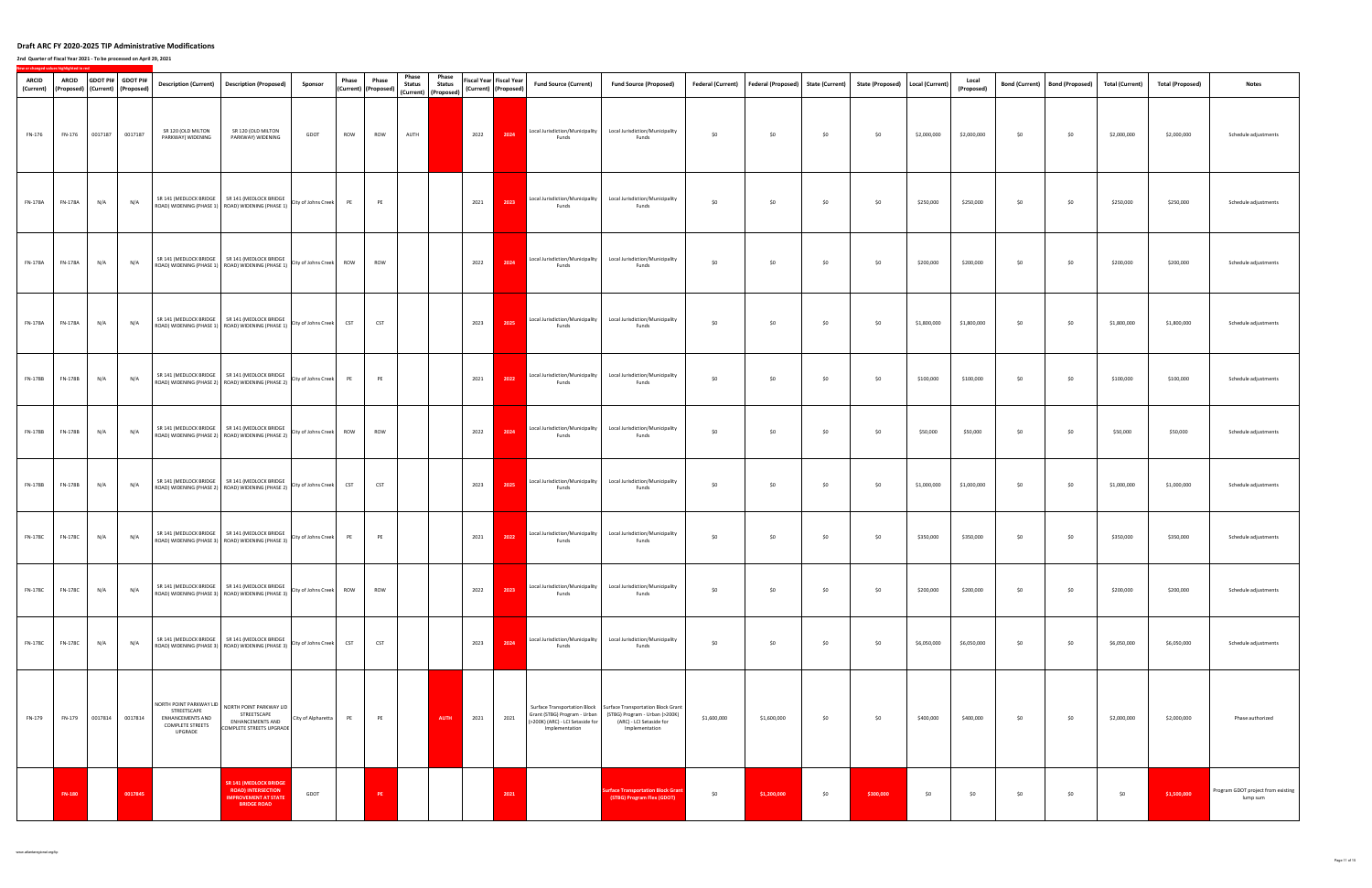**2nd Quarter of Fiscal Year 2021 ‐ To be processed on April 29, 2021**

| <b>ARCID</b> | <b>ARCID</b><br>(Current) (Proposed) (Current) (Proposed) | <b>GDOT PI#</b> | <b>GDOT PI#</b> | <b>Description (Current)</b>            | <b>Description (Proposed)</b>                                                                                   | Sponsor                  | Phase      | Phase<br>(Current) (Proposed) | Phase<br><b>Status</b> | Phase<br><b>Status</b><br>(Current) (Proposed) | Fiscal Year Fiscal Year<br>(Current) (Proposed) |      | <b>Fund Source (Current)</b>                                                    | <b>Fund Source (Proposed)</b>                                                                                                             |             | Federal (Current) Federal (Proposed) State (Current) State (Proposed) |           |             | Local (Current) | Local<br>(Proposed) |     | Bond (Current) Bond (Proposed) | <b>Total (Current)</b> | <b>Total (Proposed)</b> | <b>Notes</b>                                   |
|--------------|-----------------------------------------------------------|-----------------|-----------------|-----------------------------------------|-----------------------------------------------------------------------------------------------------------------|--------------------------|------------|-------------------------------|------------------------|------------------------------------------------|-------------------------------------------------|------|---------------------------------------------------------------------------------|-------------------------------------------------------------------------------------------------------------------------------------------|-------------|-----------------------------------------------------------------------|-----------|-------------|-----------------|---------------------|-----|--------------------------------|------------------------|-------------------------|------------------------------------------------|
|              | <b>FN-180</b>                                             |                 | 0017845         |                                         | <b>SR 141 (MEDLOCK BRIDGE</b><br><b>ROAD) INTERSECTION</b><br><b>IMPROVEMENT AT STATE</b><br><b>BRIDGE ROAD</b> | GDOT                     |            | <b>ROW</b>                    |                        |                                                |                                                 | 2023 |                                                                                 | <b>Local Jurisdiction/Municipality</b><br>Funds                                                                                           | \$0         | \$0                                                                   | \$0       | \$0         | \$0             | \$700,000           | \$0 | \$0                            | \$0                    | \$700,000               | Program GDOT project from existing<br>lump sum |
|              | <b>FN-180</b>                                             |                 | 0017845         |                                         | <b>SR 141 (MEDLOCK BRIDGE</b><br><b>ROAD) INTERSECTION</b><br><b>IMPROVEMENT AT STATE</b><br><b>BRIDGE ROAD</b> | GDOT                     |            | UTL .                         |                        |                                                |                                                 | 2024 |                                                                                 | <b>Surface Transportation Block Grant</b><br>(STBG) Program Flex (GDOT)                                                                   | \$0         | \$280,000                                                             | \$0       | \$70,000    | \$0             | \$0                 | \$0 | \$0                            | \$0                    | \$350,000               | Program GDOT project from existing<br>lump sum |
|              | <b>FN-180</b>                                             |                 | 0017845         |                                         | <b>SR 141 (MEDLOCK BRIDGE</b><br><b>ROAD) INTERSECTION</b><br><b>IMPROVEMENT AT STATE</b><br><b>BRIDGE ROAD</b> | GDOT                     |            | CST                           |                        |                                                |                                                 | 2024 |                                                                                 | <b>Local Jurisdiction/Municipality</b><br>Funds                                                                                           | \$0         | \$0                                                                   | \$0       | \$0         | \$0             | \$5,000,000         | \$0 | \$0                            | \$0                    | \$5,000,000             | Program GDOT project from existing<br>lump sum |
|              | <b>FN-180</b>                                             |                 | 0017845         |                                         | <b>SR 141 (MEDLOCK BRIDGE</b><br><b>ROAD) INTERSECTION</b><br><b>IMPROVEMENT AT STATE</b><br><b>BRIDGE ROAD</b> | GDOT                     |            | CST                           |                        |                                                |                                                 | 2024 |                                                                                 | <b>Surface Transportation Block Grant</b><br>(STBG) Program Flex (GDOT)                                                                   | \$0         | \$6,400,000                                                           | \$0       | \$1,600,000 | \$0             | \$0                 | \$0 | \$0                            | \$0                    | \$8,000,000             | Program GDOT project from existing<br>lump sum |
| FN-253       | FN-253                                                    | 0009640         | 0009640         | SR 9 (ROSWELL ROAD /<br>ATLANTA STREET) | SR 9 (ROSWELL ROAD /<br>ATLANTA STREET)<br>PEDESTRIAN IMPROVEMENTS PEDESTRIAN IMPROVEMENTS                      | City of Roswell          | <b>CST</b> | <b>CST</b>                    |                        |                                                | 2022                                            | 2022 | (>200K) (ARC)                                                                   | Surface Transportation Block   Surface Transportation Block Grant<br>Grant (STBG) Program - Urban (STBG) Program - Urban (>200K)<br>(ARC) | \$2,000,000 | \$2,000,000                                                           | \$0       | \$0         | \$1,145,125     | \$500,000           | \$0 | \$0                            | \$3,145,125            | \$2,500,000             | Financial adjustments                          |
| FN-253       | FN-253                                                    | 0009640         | 0009640         | SR 9 (ROSWELL ROAD /<br>ATLANTA STREET) | SR 9 (ROSWELL ROAD /<br>ATLANTA STREET)<br>PEDESTRIAN IMPROVEMENTS PEDESTRIAN IMPROVEMENTS                      | City of Roswell          | PE         | PE                            | AUTH                   | AUTH                                           | 2011                                            | 2011 | <b>Bridge Discretionary</b>                                                     | <b>Donor State Bonus</b>                                                                                                                  | \$400,000   | \$400,000                                                             | \$0       | \$0         | \$100,000       | \$100,000           | \$0 | \$0                            | \$500,000              | \$500,000               | Financial adjustments                          |
| FN-253       | FN-253                                                    | 0009640         | 0009640         | SR 9 (ROSWELL ROAD /<br>ATLANTA STREET) | SR 9 (ROSWELL ROAD /<br>ATLANTA STREET)<br>PEDESTRIAN IMPROVEMENTS PEDESTRIAN IMPROVEMENTS                      | City of Roswell          | <b>CST</b> | <b>CST</b>                    |                        |                                                | 2022                                            | 2022 | <b>Bridge Discretionary</b>                                                     | <b>Bridge Discretionary</b>                                                                                                               | \$2,580,500 | \$2,580,500                                                           | \$0       | \$0         | \$2,645,242     | \$645,125           | \$0 | \$0                            | \$5,225,742            | \$3,225,625             | Financial adjustments                          |
| FN-292       | FN-292                                                    | 0010874         | 0010874         | II (NEW ALIGNMENT)                      | BIG CREEK PARKWAY - PHASE   BIG CREEK PARKWAY - PHASE  <br>II (NEW ALIGNMENT)                                   | City of Roswell          | ROW        | <b>ROW</b>                    |                        |                                                | 2021                                            | 2022 | Funds                                                                           | Local Jurisdiction/Municipality Local Jurisdiction/Municipality<br>Funds                                                                  | \$0         | \$0                                                                   | \$0       | \$0         | \$16,236,482    | \$16,236,482        | \$0 | \$0                            | \$16,236,482           | \$16,236,482            | Schedule adjustments                           |
| FN-292       | FN-292                                                    | 0010874         | 0010874         | II (NEW ALIGNMENT)                      | BIG CREEK PARKWAY - PHASE   BIG CREEK PARKWAY - PHASE<br>II (NEW ALIGNMENT)                                     | City of Roswell          | <b>CST</b> | <b>CST</b>                    |                        |                                                | 2021                                            | 2022 | Local Jurisdiction/Municipality<br>Funds                                        | Local Jurisdiction/Municipality<br>Funds                                                                                                  | \$0         | \$0                                                                   | \$0       | \$0         | \$36,293,009    | \$36,293,009        | \$0 | \$0                            | \$36,293,009           | \$36,293,009            | Schedule adjustments                           |
| FN-304       | FN-304                                                    | 15023           | 15023           |                                         | PATH 400 TRAIL EXTENSION   PATH 400 TRAIL EXTENSION                                                             | City of Sandy<br>Springs | CST        | <b>CST</b>                    |                        |                                                | 2023                                            | 2023 | (ARC)                                                                           | Section 133(h)) - Urban (>200K) Transportation Alternatives (Section<br>133(h)) - Urban (>200K) (ARC)                                     | \$6,816,000 | \$6,816,000                                                           | \$0       | \$0         | \$11,772,130    | \$14,205,786        | \$0 | \$0                            | \$18,588,130           | \$21,021,786            | Financial adjustments                          |
| FN-308       | FN-308                                                    | 0017815         | 0017815         | CHATTAHOOCHEE<br>GREENWAY               | CHATTAHOOCHEE<br>GREENWAY                                                                                       | City of Johns Creek PE   |            | PE                            |                        | AUTH                                           | 2021                                            | 2021 | <b>Transportation Alternatives</b><br>(Section 133(h)) - Urban (>200K)<br>(ARC) | <b>Transportation Alternatives (Section</b><br>133(h)) - Urban (>200K) (ARC)                                                              | \$480,000   | \$480,000                                                             | \$0       | \$0         | \$120,000       | \$120,000           | \$0 | \$0                            | \$600,000              | \$600,000               | Phase authorized                               |
| FN-348D      | FN-348D                                                   | 0016599         | 0016599         | WATERS ROAD BRIDGE<br>UPGRADE           | WATERS ROAD BRIDGE<br>UPGRADE                                                                                   | GDOT                     | PE         | PE                            |                        | <b>AUTH</b>                                    | 2021                                            | 2021 | <b>Surface Transportation Block</b><br>Grant (STBG) Program Flex<br>(GDOT)      | <b>Surface Transportation Block Grant</b><br>(STBG) Program Flex (GDOT)                                                                   | \$760,000   | \$760,000                                                             | \$190,000 | \$190,000   | \$0             | \$0                 | \$0 | \$0                            | \$950,000              | \$950,000               | Phase authorized                               |

www.atlantaregional.org/tip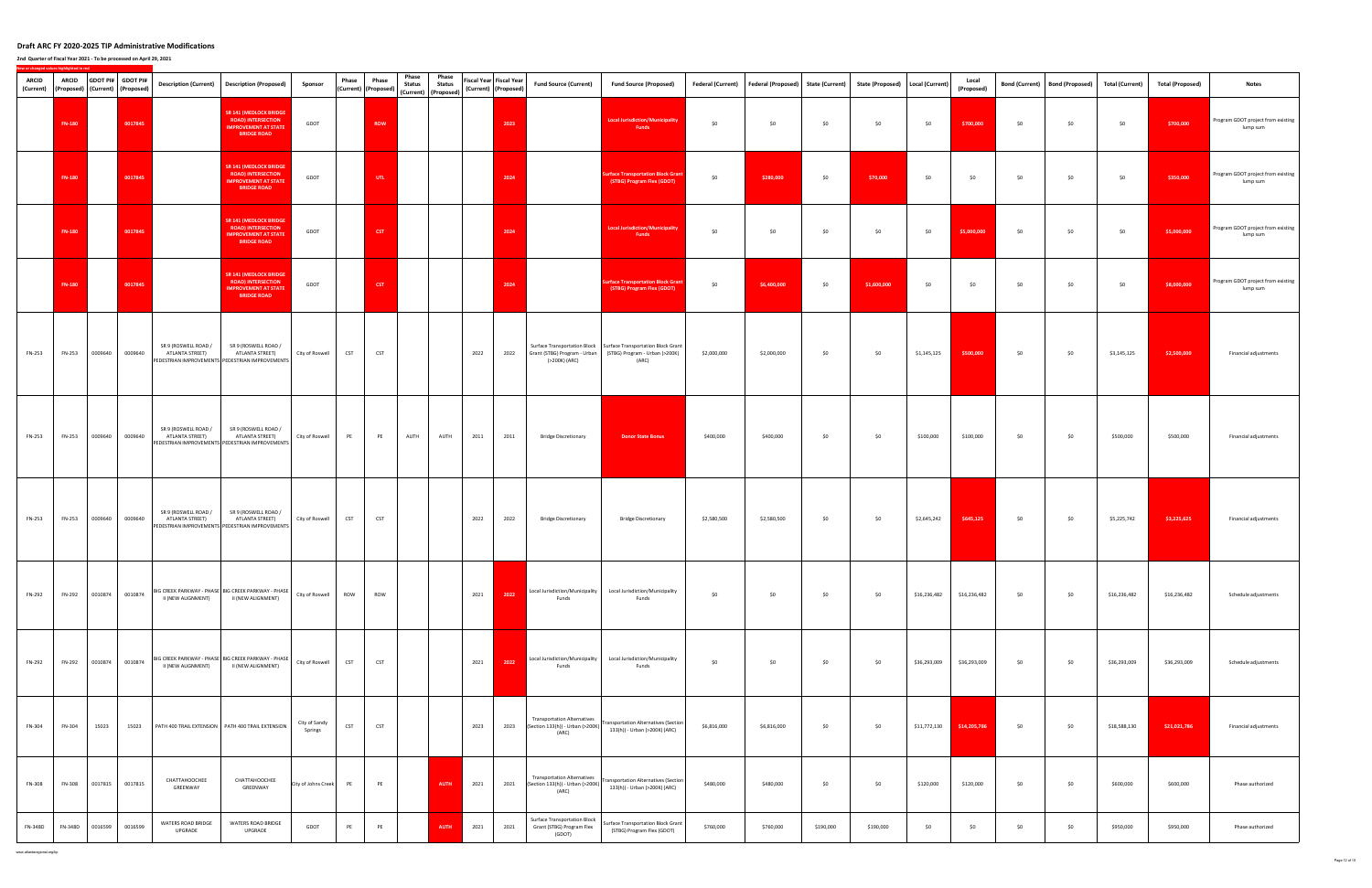| <b>ARCID</b><br>(Current) | ARCID     |         | GDOT PI# GDOT PI#<br>(Proposed)   (Current)   (Proposed) | <b>Description (Current)</b>                        | <b>Description (Proposed)</b>                                                            | Sponsor                 | Phase      | Phase<br>(Current) (Proposed) | Phase<br><b>Status</b> | Phase<br><b>Status</b> |      | iscal Year Fiscal Year<br>(Current) (Proposed) | <b>Fund Source (Current)</b>                                                         | <b>Fund Source (Proposed)</b>                                                                                                                     | <b>Federal (Current)</b> | Federal (Proposed) State (Current) |              | <b>State (Proposed)</b> | <b>Local (Current)</b> | Local<br>(Proposed) | <b>Bond (Current)</b> | <b>Bond (Proposed)</b> | <b>Total (Current)</b> | <b>Total (Proposed)</b> | <b>Notes</b>                               |
|---------------------------|-----------|---------|----------------------------------------------------------|-----------------------------------------------------|------------------------------------------------------------------------------------------|-------------------------|------------|-------------------------------|------------------------|------------------------|------|------------------------------------------------|--------------------------------------------------------------------------------------|---------------------------------------------------------------------------------------------------------------------------------------------------|--------------------------|------------------------------------|--------------|-------------------------|------------------------|---------------------|-----------------------|------------------------|------------------------|-------------------------|--------------------------------------------|
| FN-349                    | FN-349    | 0017830 | 0017830                                                  | <b>Buice Road Bridge</b><br>Replacement             | <b>Buice Road Bridge</b><br>Replacement                                                  | City of Johns Creek     | PE         | PE                            |                        | (Current) (Proposed)   | 2023 | 2022                                           | Grant (STBG) Program - Urban<br>(>200K) (ARC)                                        | Surface Transportation Block   Surface Transportation Block Grant<br>(STBG) Program - Urban (>200K)<br>(ARC)                                      | \$400,000                | \$400,000                          | \$0          | \$0                     | \$100,000              | \$100,000           | \$0                   | \$0                    | \$500,000              | \$500,000               | Schedule adjustments                       |
| FN-349                    | FN-349    | 0017830 | 0017830                                                  | <b>Buice Road Bridge</b><br>Replacement             | <b>Buice Road Bridge</b><br>Replacement                                                  | City of Johns Creek ROW |            | ROW                           |                        |                        | 2024 | 2022                                           | Surface Transportation Block<br>Grant (STBG) Program - Urban<br>(>200K) (ARC)        | Surface Transportation Block Grant<br>(STBG) Program - Urban (>200K)<br>(ARC)                                                                     | \$400,000                | \$400,000                          | \$0          | \$0                     | \$100,000              | \$100,000           | \$0                   | \$0                    | \$500,000              | \$500,000               | Schedule adjustments                       |
| FN-349                    | FN-349    | 0017830 | 0017830                                                  | <b>Buice Road Bridge</b><br>Replacement             | <b>Buice Road Bridge</b><br>Replacement                                                  | City of Johns Creek     |            | CST                           |                        |                        |      | 2024                                           |                                                                                      | <b>Transportation Funding Act (HB</b><br>170)                                                                                                     | \$0                      | \$0                                | \$0          | \$1,750,000             | \$0                    | \$0                 | \$0                   | \$0                    | \$0                    | \$1,750,000             | Financial and schedule adjustments         |
| FN-349                    | FN-349    | 0017830 | 0017830                                                  | <b>Buice Road Bridge</b><br>Replacement             | <b>Buice Road Bridge</b><br>Replacement                                                  | City of Johns Creek     | <b>CST</b> | <b>CST</b>                    |                        |                        | 2025 | 2024                                           | Grant (STBG) Program - Urban<br>(>200K) (ARC)                                        | Surface Transportation Block   Surface Transportation Block Grant<br>(STBG) Program - Urban (>200K)<br>(ARC)                                      | \$1,120,000              | \$1,120,000                        | \$0          | \$0                     | \$280,000              | \$280,000           | \$0                   | \$0                    | \$1,400,000            | \$1,400,000             | Schedule adjustments                       |
| FS-280                    | FS-280    | 15080   | 15080                                                    | <b>GLOBAL GATEWAY</b><br>CONNECTOR                  | <b>GLOBAL GATEWAY</b><br>CONNECTOR                                                       | City of College<br>Park | <b>CST</b> | CST                           | AUTH                   | AUTH                   | 2021 | 2021                                           | Grant (STBG) Program - Urban<br>(>200K) (ARC) - LCI Setaside for<br>Implementation   | Surface Transportation Block   Surface Transportation Block Grant<br>(STBG) Program - Urban (>200K)<br>(ARC) - LCI Setaside for<br>Implementation | \$7,057,645              | \$9,057,645                        | \$0          | \$0                     | \$3,019,853            | \$3,019,853         | \$0                   | \$0                    | \$10,077,498           | \$12,077,498            | Financial adjustments                      |
| FS-348                    | FS-348    | 0016605 | 0016605                                                  | BETHSAIDA ROAD BRIDGE<br>UPGRADE                    | BETHSAIDA ROAD BRIDGE<br>UPGRADE                                                         | GDOT                    | PE         | PE                            |                        | <b>AUTH</b>            | 2021 | 2021                                           | <b>Surface Transportation Block</b><br>Grant (STBG) Program Flex<br>(GDOT)           | Surface Transportation Block Grant<br>(STBG) Program Flex (GDOT)                                                                                  | \$520,000                | \$520,000                          | \$130,000    | \$130,000               | \$0                    | \$0                 | \$0                   | \$0                    | \$650,000              | \$650,000               | Phase authorized                           |
| <b>FS-AR-182</b>          | FS-AR-182 | 0007841 | 0007841                                                  | -85 SOUTH INTERCHANGE<br>IMPROVEMENTS               | I-85 SOUTH INTERCHANGE<br>IMPROVEMENTS                                                   | City of Fairburn        | UTL        | <b>UTL</b>                    |                        |                        | 2022 | 2022                                           | National Highway Performance<br>Program (NHPP)                                       | National Highway Performance<br>Program (NHPP)                                                                                                    | \$282,989                | \$297,138                          | \$70,747     | \$74,285                | \$0                    | \$0                 | \$0                   | \$0                    | \$353,736              | \$371,423               | Financial adjustments                      |
| FS-AR-182                 | FS-AR-182 | 7841    | 7841                                                     | I-85 SOUTH INTERCHANGE<br>IMPROVEMENTS              | <b>I-85 SOUTH INTERCHANGE</b><br><b>IMPROVEMENTS</b>                                     | City of Fairburn        | PE         | PE                            | AUTH                   | AUTH                   | 2016 | 2016                                           | Grant (STBG) Program - Urban<br>(>200K) (ARC)                                        | Surface Transportation Block   Surface Transportation Block Grant<br>(STBG) Program - Urban (>200K)<br>(ARC)                                      | \$831,600                | \$681,600                          | \$207,900    | \$170,400               | \$0                    | \$0                 | \$0                   | \$0                    | \$1,039,500            | \$852,000               | Financial adjustments                      |
| <b>FS-AR-182</b>          | FS-AR-182 | 7841    | 7841                                                     | I-85 SOUTH INTERCHANGE<br>IMPROVEMENTS              | I-85 SOUTH INTERCHANGE<br>IMPROVEMENTS                                                   | City of Fairburn        | PE         | PE                            | AUTH                   | AUTH                   | 2017 | 2017                                           | <b>Surface Transportation Block</b><br>Grant (STBG) Program - Urban<br>(>200K) (ARC) | Surface Transportation Block Grant<br>(STBG) Program - Urban (>200K)<br>(ARC)                                                                     | \$150,000                | \$150,000                          | \$0          | \$37,500                | \$37,500               | \$0                 | \$0                   | \$0                    | \$187,500              | \$187,500               | Financial adjustments                      |
| <b>FS-AR-183</b>          | FS-AR-183 | 7842    | 7842                                                     | I-85 SOUTH INTERCHANGE<br>IMPROVEMENTS              | I-85 SOUTH INTERCHANGE<br>IMPROVEMENTS                                                   | GDOT                    | ROW        | ROW                           |                        |                        | 2023 | 2021                                           | Program (NHPP)                                                                       | National Highway Performance National Highway Performance<br>Program (NHPP)                                                                       | \$11,978,916             | \$11,392,000                       | \$2,994,729  | \$2,848,000             | \$0                    | \$0                 | \$0                   | \$0                    | \$14,973,645           | \$14,240,000            | Phase authorized; financial<br>adjustments |
| FT-003                    |           |         | FT-003 16975 16975                                       | PILGRIM MILL ROAD<br>MULTIUSE TRAIL                 | PILGRIM MILL ROAD<br>MULTIUSE TRAIL                                                      | Forsyth County          |            | PE                            |                        |                        |      |                                                |                                                                                      | <b>Surface Transportation Block Grant</b><br>(STBG) Program - Urban (>200K)<br>(ARC)                                                              | \$0                      | \$281,492                          | \$0          | \$0                     | $\frac{1}{20}$         | \$70,373            | \$0                   | \$0                    | \$0                    | \$351,865               | Financial and schedule adjustments         |
| FT-335                    | FT-335    | 16066   | 16066                                                    | INTERSECTION<br><b>IMPROVEMENTS</b>                 | SR 9 (DAHLONEGA HIGHWAY) SR 9 (DAHLONEGA HIGHWAY)<br>INTERSECTION<br><b>IMPROVEMENTS</b> | Forsyth County          | ROW        | ROW                           |                        |                        | 2022 | 2022                                           | (>200K) (ARC)                                                                        | Surface Transportation Block   Surface Transportation Block Grant<br>Grant (STBG) Program - Urban   (STBG) Program - Urban (>200K)<br>(ARC)       | \$160,000                | \$664,000                          | \$0          | \$0                     | \$40,000               | \$166,000           | \$0                   | \$0                    | \$200,000              | \$830,000               | Financial adjustments                      |
| GW-184A                   | GW-184A   | 13893   | 13893                                                    |                                                     | SR 316 GRADE SEPARATION SR 316 GRADE SEPARATION                                          | GDOT                    | ROW        | ROW                           | AUTH                   |                        | 2020 | 2022                                           | Transportation Funding Act (HB<br>170)                                               | <b>Transportation Funding Act (HB</b><br>170)                                                                                                     | \$0                      | \$0                                | \$10,900,000 | \$11,760,600            | \$0                    | \$0                 | \$0                   | \$0                    | \$10,900,000           | \$11,760,600            | Financial and schedule adjustments         |
| GW-331                    | GW-331    | 0007535 | 0007535                                                  | - NEW ALIGNMENT                                     | NORTH EVERMORE PARKWAY NORTH EVERMORE PARKWAY<br>- NEW ALIGNMENT                         | <b>Gwinnett County</b>  | <b>CST</b> | <b>CST</b>                    |                        |                        | 2021 | 2022                                           | Local Jurisdiction/Municipality<br>Funds                                             | Local Jurisdiction/Municipality<br>Funds                                                                                                          | \$0                      | \$0                                | \$0          | \$0                     | \$7,115,274            | \$7,115,274         | \$0                   | \$0                    | \$7,115,274            | \$7,115,274             | Schedule adjustments                       |
| GW-331                    | GW-331    |         | 0007535 0007535                                          | - NEW ALIGNMENT                                     | NORTH EVERMORE PARKWAY NORTH EVERMORE PARKWAY<br>- NEW ALIGNMENT                         | <b>Gwinnett County</b>  | <b>CST</b> | <b>CST</b>                    |                        |                        | 2021 | 2022                                           | Federal Earmark Funding                                                              | Federal Earmark Funding                                                                                                                           | \$2,184,426              | \$2,184,426                        | \$0          | \$0                     | \$546,106              | \$546,106           | \$0                   | \$0                    | \$2,730,532            | \$2,730,532             | Schedule adjustments                       |
| GW-408                    | GW-408    | 15088   | 15088                                                    | MORENO STREET<br>BICYCLE/PEDESTRIAN<br>IMPROVEMENTS | MORENO STREET<br>BICYCLE/PEDESTRIAN<br>IMPROVEMENTS                                      | City of Buford          | <b>CST</b> | <b>CST</b>                    |                        |                        | 2023 | 2023                                           | Grant (STBG) Program - Urban<br>(>200K) (ARC) - LCI Setaside for<br>Implementation   | Surface Transportation Block Surface Transportation Block Grant<br>(STBG) Program - Urban (>200K)<br>(ARC) - LCI Setaside for<br>Implementation   | \$2,264,410              | \$2,264,410                        | \$0          | \$0                     | \$556,102              | \$556,102           | \$0                   | \$0                    | \$2,820,512            | \$2,820,512             | Financial adjustments                      |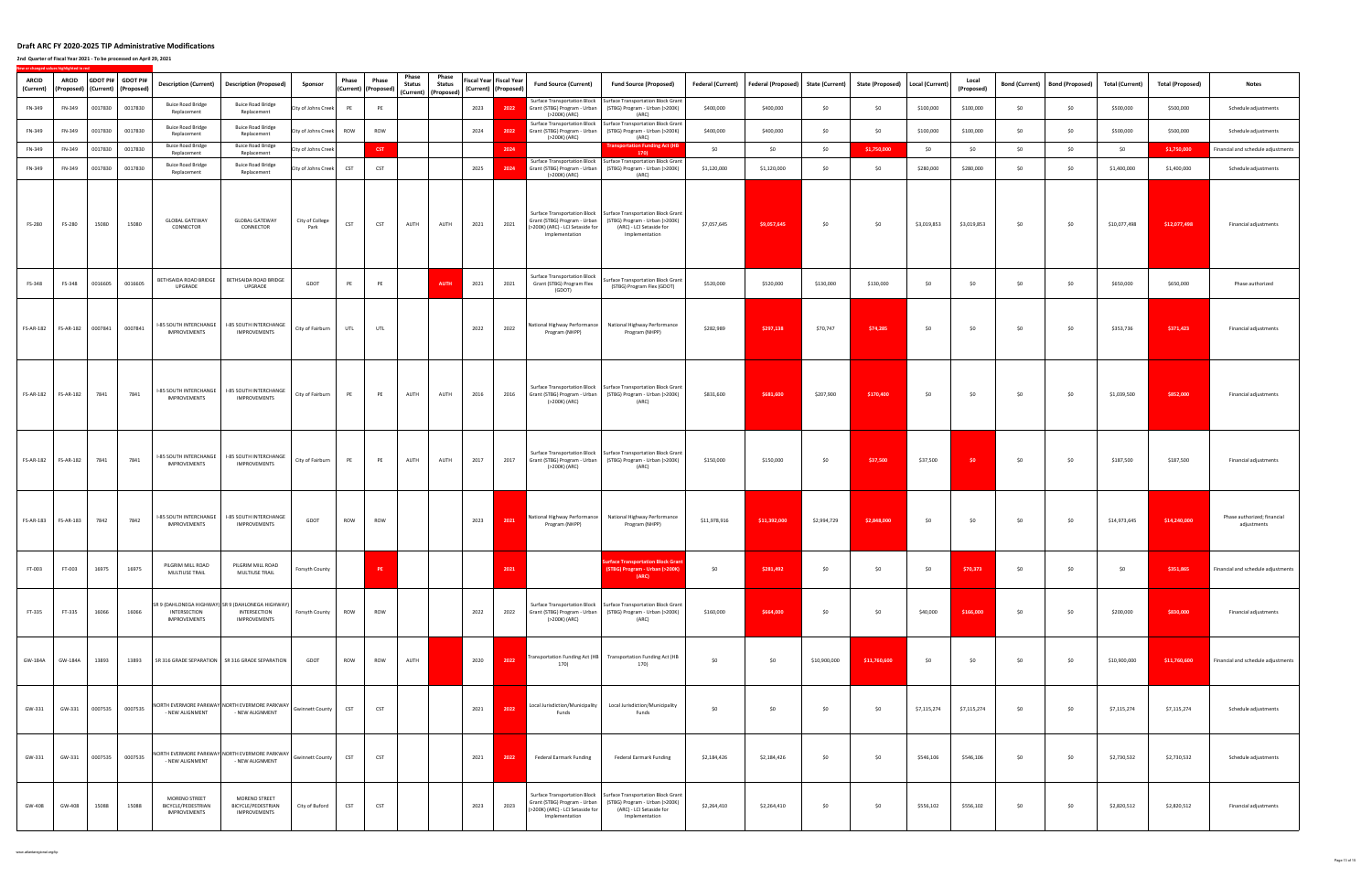| ARCID<br>(Current)              | <b>ARCID</b>   |         | GDOT PI# GDOT PI#<br>(Proposed)   (Current)   (Proposed) | Description (Current)                                         | <b>Description (Proposed)</b>                                                                                                                       | Sponsor                | Phase      | Phase<br>(Current) (Proposed) | Phase<br><b>Status</b> | Phase<br><b>Status</b> |                  | Fiscal Year Fiscal Year<br>(Current) (Proposed) | <b>Fund Source (Current)</b>                              | <b>Fund Source (Proposed)</b>                                                                                                             | <b>Federal (Current)</b> | <b>Federal (Proposed)</b> | <b>State (Current)</b> | State (Proposed)   Local (Current) |              | Local<br>(Proposed) | <b>Bond (Current)</b> | <b>Bond (Proposed)</b> | <b>Total (Current)</b> | <b>Total (Proposed)</b> | <b>Notes</b>                               |
|---------------------------------|----------------|---------|----------------------------------------------------------|---------------------------------------------------------------|-----------------------------------------------------------------------------------------------------------------------------------------------------|------------------------|------------|-------------------------------|------------------------|------------------------|------------------|-------------------------------------------------|-----------------------------------------------------------|-------------------------------------------------------------------------------------------------------------------------------------------|--------------------------|---------------------------|------------------------|------------------------------------|--------------|---------------------|-----------------------|------------------------|------------------------|-------------------------|--------------------------------------------|
| GW-408                          | GW-408         | 15088   | 15088                                                    | MORENO STREET<br>BICYCLE/PEDESTRIAN<br><b>IMPROVEMENTS</b>    | MORENO STREET<br>BICYCLE/PEDESTRIAN<br>IMPROVEMENTS                                                                                                 | City of Buford         | <b>CST</b> |                               |                        | (Current) (Proposed)   | 2023             |                                                 | Local Jurisdiction/Municipality<br>Funds                  |                                                                                                                                           | \$0                      | \$0                       | \$0                    | \$0                                | \$2,830,512  | \$0                 | \$0                   | \$0                    | \$2,830,512            | $50 -$                  | Financial adjustments                      |
| GW-414A                         | GW-414A        | 0016069 | 0016069                                                  | SR 20 (LOGANVILLE<br>HIGHWAY ) ITS<br>ENHANCEMENTS            | SR 20 (LOGANVILLE HIGHWAY<br>) ITS ENHANCEMENTS                                                                                                     | <b>Gwinnett County</b> | <b>CST</b> | <b>CST</b>                    |                        | <b>AUTH</b>            | 2021             | 2021                                            | Congestion Mitigation & Air<br>Quality Improvement (CMAQ) | Congestion Mitigation & Air Quality<br>Improvement (CMAQ)                                                                                 | \$503,731                | \$364,531                 | \$0                    | \$0                                | \$125,933    | \$91,133            | \$0                   | \$0                    | \$629,664              | \$455,664               | Phase authorized; financial<br>adjustments |
| GW-414B                         | GW-414B        | 0016404 | 0016404                                                  | ITS ENHANCEMENTS                                              | SR 13 (BUFORD HIGHWAY) SR 13 (BUFORD HIGHWAY) ITS Gwinnett County<br>ENHANCEMENTS                                                                   |                        | <b>CST</b> | CST                           |                        | <b>AUTH</b>            | 2021             | 2021                                            | Congestion Mitigation & Air<br>Quality Improvement (CMAQ) | Congestion Mitigation & Air Quality<br>Improvement (CMAQ)                                                                                 | \$1,035,983              | \$1,035,983               | \$0                    | \$0                                | \$258,996    | \$258,996           | \$0                   | \$0                    | \$1,294,979            | \$1,294,979             | Phase authorized                           |
| GW-414C                         |                |         | GW-414C 0016405 0016405                                  |                                                               | ARCADO ROAD/KILIAN HILL   ARCADO ROAD/KILIAN HILL<br>ROAD ITS ENHANCEMENTS ROAD ITS ENHANCEMENTS                                                    | Gwinnett County        | <b>CST</b> | <b>CST</b>                    |                        | <b>AUTH</b>            | 2021             | 2021                                            | Quality Improvement (CMAQ)                                | Congestion Mitigation & Air Congestion Mitigation & Air Quality<br>Improvement (CMAQ)                                                     | \$713,057                | \$713,057                 | \$0                    | \$0                                | \$178,264    | \$178,264           | \$0                   | \$0                    | \$891,321              | \$891,321               | Phase authorized                           |
| GW-414D                         | GW-414D        | 0016406 | 0016406                                                  | ITS ENHANCEMENTS                                              | WEST LAWRENCEVILLE AREA   WEST LAWRENCEVILLE AREA<br><b>ITS ENHANCEMENTS</b>                                                                        | <b>Gwinnett County</b> | <b>CST</b> | <b>CST</b>                    |                        | <b>AUTH</b>            | 2021             | 2021                                            | Congestion Mitigation & Air<br>Quality Improvement (CMAQ) | Congestion Mitigation & Air Quality<br>Improvement (CMAQ)                                                                                 | \$820,896                | \$820,896                 | \$0                    | \$0                                | \$205,224    | \$205,224           | \$0                   | \$0                    | \$1,026,120            | \$1,026,120             | Phase authorized                           |
| GW-414E                         | GW-414E        | 0016407 | 0016407                                                  | SUGARLOAF PARKWAY ITS<br>ENHANCEMENTS                         | SUGARLOAF PARKWAY ITS<br>ENHANCEMENTS                                                                                                               | <b>Gwinnett County</b> | <b>CST</b> | <b>CST</b>                    |                        | <b>AUTH</b>            | 2021             | 2021                                            | Congestion Mitigation & Air<br>Quality Improvement (CMAQ) | Congestion Mitigation & Air Quality<br>Improvement (CMAQ)                                                                                 | \$1,082,090              | \$1,082,090               | \$0                    | \$0                                | \$270,522    | \$270,522           | \$0                   | \$0                    | \$1,352,612            | \$1,352,612             | Phase authorized                           |
| GW-416                          | GW-416         |         | 0016368 0016368                                          | ASSISTANCE) - PHASE 1                                         | GWINNETT TRANSIT SERVICE   GWINNETT TRANSIT SERVICE<br>ENHANCEMENT (OPERATING   ENHANCEMENT (OPERATING   Gwinnett County  <br>ASSISTANCE) - PHASE 1 |                        | <b>CST</b> | <b>CST</b>                    |                        | <b>AUTH</b>            | 2021             | 2021                                            | Congestion Mitigation & Air<br>Quality Improvement (CMAQ) | Congestion Mitigation & Air Quality<br>Improvement (CMAQ)                                                                                 | \$1,344,000              | \$1,344,000               | \$0                    | \$0                                | \$336,000    | \$336,000           | \$0                   | \$0                    | \$1,680,000            | \$1,680,000             | Phase authorized                           |
| HE-126B-SCP HE-126B-SCP 0017817 |                |         | 0017817                                                  | BILL GARDNER PARKWAY<br>WIDENING (SCOPING<br>ACTIVITIES ONLY) | <b>BILL GARDNER PARKWAY</b><br>WIDENING (SCOPING<br>ACTIVITIES ONLY)                                                                                | <b>Henry County</b>    | SCP        | SCP                           |                        | <b>AUTH</b>            | 2021             | 2021                                            | (>200K) (ARC)                                             | Surface Transportation Block   Surface Transportation Block Grant<br>Grant (STBG) Program - Urban (STBG) Program - Urban (>200K)<br>(ARC) | \$1,000,000              | \$1,000,000               | \$0                    | \$0                                | \$250,000    | \$250,000           | \$0                   | \$0                    | \$1,250,000            | \$1,250,000             | Phase authorized                           |
| <b>HE-134B</b>                  | <b>HE-134B</b> | N/A     | N/A                                                      | PHASE II                                                      | FAIRVIEW ROAD WIDENING: FAIRVIEW ROAD WIDENING:<br>PHASE II                                                                                         | <b>Henry County</b>    | ALL        | ALL                           |                        |                        | LR 2026-<br>2030 | LR 2026-<br>2030                                | Local Jurisdiction/Municipality<br>Funds                  | Local Jurisdiction/Municipality<br>Funds                                                                                                  | \$0                      | \$0                       | \$0                    | \$0                                | \$10,500,000 | \$10,500,000        | \$0                   | \$0                    | \$10,500,000           | \$10,500,000            | Update eastern extent to Hearn Road        |
| <b>HE-202</b>                   | HE-202         | 0015823 | 0015823                                                  | SR 42 / US 23 WIDENING                                        | SR 42 / US 23 WIDENING                                                                                                                              | GDOT                   |            | <b>PE</b>                     |                        | <b>AUTH</b>            |                  | 2021                                            |                                                           | <b>Transportation Funding Act (HB</b><br>170)                                                                                             | \$0                      | \$0                       | \$0                    | \$65,000                           | \$0          | \$0                 | \$0                   | \$0                    | \$0                    | \$65,000                | Phase added and authorized                 |
| <b>HE-202</b>                   | HE-202         | 0015823 | 0015823                                                  | SR 42 / US 23 WIDENING                                        | SR 42 / US 23 WIDENING                                                                                                                              | GDOT                   | ROW        | ROW                           | AUTH                   | AUTH                   | 2020             | 2020                                            | 170)                                                      | Transportation Funding Act (HB Transportation Funding Act (HB<br>170)                                                                     | \$0                      | \$0                       | \$1,300,000            | \$1,360,000                        | \$0          | \$0                 | \$0                   | \$0                    | \$1,300,000            | \$1,360,000             | Financial adjustments                      |
| HE-202                          | HE-202         | 0015823 | 0015823                                                  | SR 42 / US 23 WIDENING                                        | SR 42 / US 23 WIDENING                                                                                                                              | GDOT                   | UTL        | UTL                           |                        |                        | 2023             | 2023                                            | Local Jurisdiction/Municipality<br>Funds                  | Local Jurisdiction/Municipality<br>Funds                                                                                                  | \$0                      | \$0                       | \$0                    | \$0                                | \$137,735    | \$163,025           | \$0                   | \$0                    | \$137,735              | \$163,025               | Financial adjustments                      |
| HE-202                          | HE-202         | 0015823 | 0015823                                                  | SR 42 / US 23 WIDENING                                        | SR 42 / US 23 WIDENING                                                                                                                              | GDOT                   |            | CST                           |                        |                        |                  | 2023                                            |                                                           | <b>Local Jurisdiction/Municipality</b><br>Funds                                                                                           | \$0                      | \$0                       | \$0                    | \$0                                | \$0          | \$21,234            | \$0                   | \$0                    | \$0                    | \$21,234                | Financial and schedule adjustments         |
| M-AR-322                        | M-AR-322       | N/A     | N/A                                                      | <b>CLAYTON COUNTY</b>                                         | <b>CLAYTON COUNTY</b><br>MULTIPURPOSE OPERATIONS MULTIPURPOSE OPERATIONS<br>AND MAINTENANCE FACILITY AND MAINTENANCE FACILITY                       | MARTA                  | PE         | PE                            |                        |                        | 2021             | 2021                                            | <b>Bus and Bus Facilities</b><br>Discretionary            | Bus and Bus Facilities Discretionary                                                                                                      | \$11,000,000             | \$2,000,000               | \$0                    | \$0                                | \$14,961,000 | \$916,022           | \$0                   | \$0                    | \$25,961,000           | \$2,916,022             | Financial adjustments                      |
| M-AR-322                        | M-AR-322       | N/A     | N/A                                                      | <b>CLAYTON COUNTY</b>                                         | <b>CLAYTON COUNTY</b><br>MULTIPURPOSE OPERATIONS MULTIPURPOSE OPERATIONS<br>AND MAINTENANCE FACILITY AND MAINTENANCE FACILITY                       | MARTA                  | ROW        | ROW                           |                        |                        | 2021             | 2021                                            | <b>Bus and Bus Facilities</b><br>Discretionary            | Bus and Bus Facilities Discretionary                                                                                                      | \$2,000,000              | \$11,000,000              | \$0                    | \$0                                | \$916,022    | \$14,961,000        | \$0                   | \$0                    | \$2,916,022            | \$25,961,000            | Financial adjustments                      |